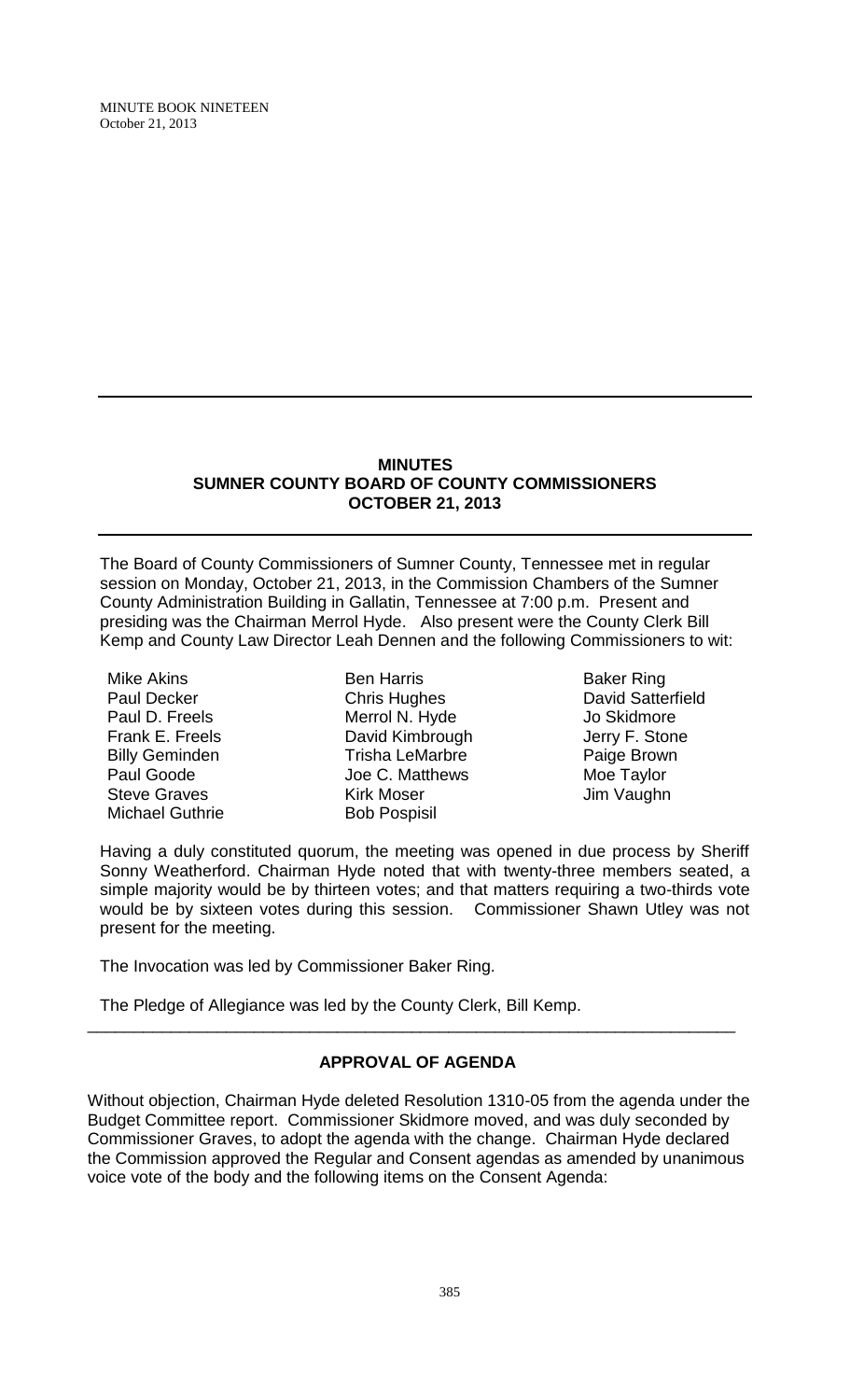### **1310-08 A RESOLUTION DOCKETING THE FISCAL YEAR 2013-2014 SUMNER COUNTY BOARD OF EDUCATION FEDERAL PROJECTS BUDGET AMENDMENTS**

**BE IT RESOLVED** by the Sumner County Board of County Commissioners meeting in regular session on this the  $21<sup>st</sup>$  day of October, 2013 that this body hereby dockets the 2013-2014 Sumner County Board of Education Federal Projects Budget amendments, as shown on the attachment herewith.

\_\_\_\_\_\_\_\_\_\_\_\_\_\_\_\_\_\_\_\_\_\_\_\_\_\_\_\_\_\_\_\_\_\_\_\_\_\_\_\_\_\_\_\_\_\_\_\_\_\_\_\_\_\_\_\_\_\_\_\_\_\_\_\_

## **1310-09 A RESOLUTION APPROVING THE 2013-2014 SUMNER COUNTY BOARD OF EDUCATION GENERAL PURPOSE SCHOOL FUND BUDGET AMENDMENTS**

**BE IT RESOLVED** by the Sumner County Board of County Commissioners meeting in regular session on this the  $21<sup>st</sup>$  day of October, 2013, that this body hereby approves the 2013-2014 Sumner County Board of Education General Purpose School Fund Budget amendments, as shown on the attachment herewith.

## **1310-11 A RESOLUTION TO ADOPT THE POLICY TO BE USED TO AWARD SERVICE WEAPONS TO RETIRING OFFICERS**

\_\_\_\_\_\_\_\_\_\_\_\_\_\_\_\_\_\_\_\_\_\_\_\_\_\_\_\_\_\_\_\_\_\_\_\_\_\_\_\_\_\_\_\_\_\_\_\_\_\_\_\_\_\_\_\_\_\_\_\_\_\_\_\_

**BE IT RESOLVED** by the Sumner County Board of County Commissioners meeting in regular session on this the 21 $^{\rm st}$  day of October, 2013, that this body hereby adopts the following policy to be used to award service weapons to retiring officers:

- Twenty years or more service with the Sumner County Sheriff's office; and
- Retire in good standing; and
- Have the recommendation of the Sheriff serving at the time of retirement. \_\_\_\_\_\_\_\_\_\_\_\_\_\_\_\_\_\_\_\_\_\_\_\_\_\_\_\_\_\_\_\_\_\_\_\_\_\_\_\_\_\_\_\_\_\_\_\_\_\_\_\_\_\_\_\_\_\_\_\_\_\_\_\_

## **1310-12 A RESOLUTION ACCEPTING THE LOW BID OF MCCALL CONTRACTING FIRM FOR THE CONSTRUCTION OF THE NEW E-911 HARDENED FACILITY CONTINGENT UPON COMPLETING THE NECESSARY GRANT FORMS AND AUTHORIZING THE COUNTY EXECUTIVE AND STAFF TO EXECUTE ALL DOCUMENTS ONCE APPROVED BY THE STATE OF TENNESSEE**

**BE IT RESOLVED** by the Sumner County Board of County Commissioners meeting in regular session on this the 21<sup>st</sup>, day of October, 2013, that this body does hereby accept the low bid of McCall Contracting Firm for \$2,500,000.00 for the construction of the new E-911 Hardened Facility as shown on the attached schedule; and

**BE IT FURTHER RESOLVED** that this acceptance is contingent upon completing the necessary grant forms and authorizing the County Executive and staff to execute all documents once approved by the State of Tennessee.

\_\_\_\_\_\_\_\_\_\_\_\_\_\_\_\_\_\_\_\_\_\_\_\_\_\_\_\_\_\_\_\_\_\_\_\_\_\_\_\_\_\_\_\_\_\_\_\_\_\_\_\_\_\_\_\_\_\_\_\_\_\_\_\_

## **1310-13 A RESOLUTION ACCEPTING THE LOW BID OF STEVE COATES CONSTRUCTION FOR THE CONSTRUCTION OF THE WESTMORELAND**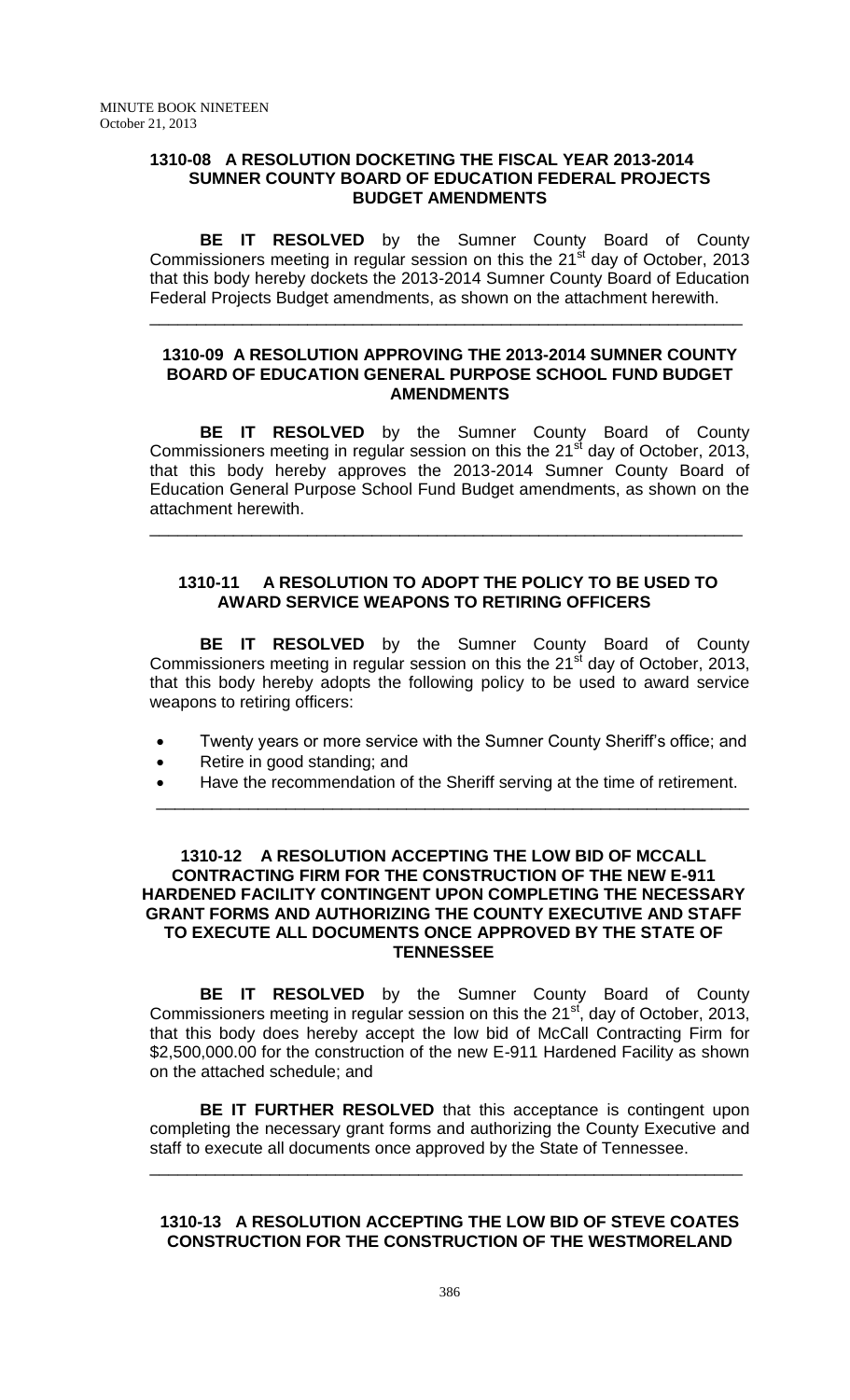### **LIBRARY PROJECT AND AUTHORIZING THE COUNTY EXECUTIVE AND STAFF TO EXECUTE ALL DOCUMENTS ONCE APPROVED**

**BE IT RESOLVED** by the Sumner County Board of County Commissioners meeting in regular session on this the  $21<sup>st</sup>$ , day of October, 2013, that this body does hereby accept the low bid of Steve Coates Construction for \$218,000.00 for the construction of the Westmoreland Library Project as shown on the attached schedule; and

#### **BE IT FURTHER RESOLVED** that this body

authorizes the County Executive and staff to execute all documents once approved.

\_\_\_\_\_\_\_\_\_\_\_\_\_\_\_\_\_\_\_\_\_\_\_\_\_\_\_\_\_\_\_\_\_\_\_\_\_\_\_\_\_\_\_\_\_\_\_\_\_\_\_\_\_\_\_\_\_\_\_\_\_\_\_\_

## **1310-14 A RESOLUTION DECLARING VARIOUS ITEMS FROM THE SHERIFF'S OFFICE AS SURPLUS AND AUTHORIZING DISPOSAL OR SALE OF SAME PURSUANT TO EXISTING POLICIES AND PROCEDURES**

**BE IT RESOLVED** by the Sumner County Board of County Commissioners meeting in regular session on this the  $21<sup>st</sup>$  day of October, 2013, that this body does hereby declare the items from the Sheriff's Department as surplus or salvage, as shown on the attachments herewith; and

**BE IT FURTHER RESOLVED** that the sale of the same is authorized pursuant to existing policies and procedures.

\_\_\_\_\_\_\_\_\_\_\_\_\_\_\_\_\_\_\_\_\_\_\_\_\_\_\_\_\_\_\_\_\_\_\_\_\_\_\_\_\_\_\_\_\_\_\_\_\_\_\_\_\_\_\_\_\_\_\_\_\_\_\_\_

# **1310-15 A RESOLUTION TO AMEND PERSONNEL POLICIES FOR THE HIGHWAY DEPARTMENT AND THE JUVENILE COURT**

**BE IT RESOLVED** by the Sumner County Board of County Commissioners meeting on regular session on this the  $21<sup>st</sup>$  day of October, 2013, that this body adopts the following corrections and explanations to the following personnel policies:

### **HIGHWAY DEPARTMENT**

Section 6, page six – The reference to allow overtime is amended to provide that an employee cannot accrue more than one hundred sixty regular hours of overtime which will total no more than two hundred forty overtime hours.

### **JUVENILE COURT POLICIES (General Sessions II)**

Section 4 - The reference to accrual and use of vacation time unfairly disallows certain employees to use earned vacation, therefore, the Juvenile Court's Personnel Policy for "Accumulation of Vacation Time" is amended retroactively to the policy's adoption in June of 2012 to the following:

Accumulation of Vacation Time – Up to twenty (20) days of accumulated vacation time may be carried forward at the end of any fiscal year. Any amounts in excess of twenty (20) days at the end of any fiscal year will automatically be rolled over to sick time. An employee may not carry a negative balance at any point.

Compensation time of up to 240 hours may be accumulated.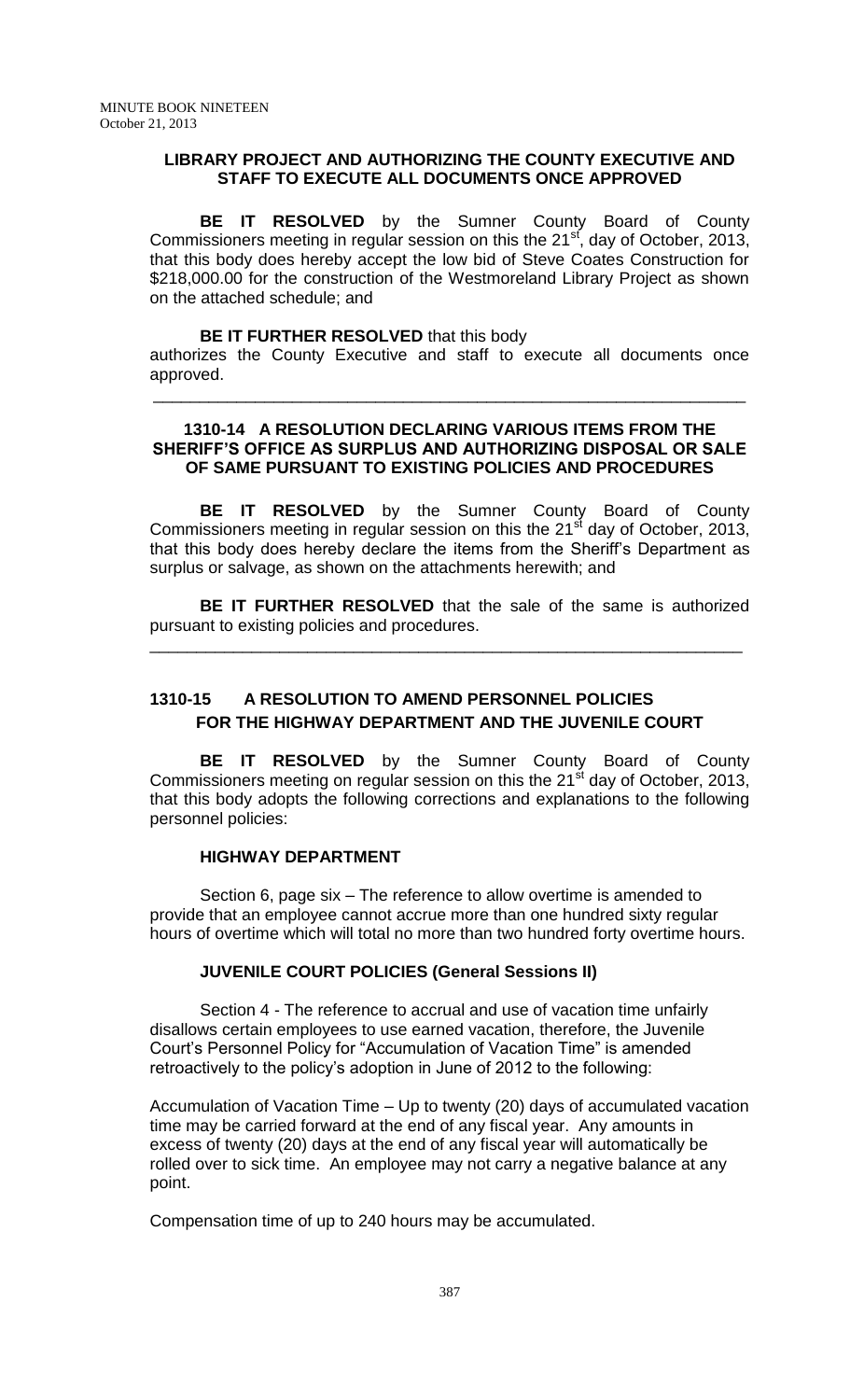All full-time employees after one year of service shall earn a vacation day for their birthday.

### **1310-16 A RESOLUTION APPROPRIATING \$15,000.00 FROM THE RESTRICTED FEES FUND OF THE CIRCUIT COURT CLERK'S OFFICE FOR DATA PROCESSING EQUIPMENT**

\_\_\_\_\_\_\_\_\_\_\_\_\_\_\_\_\_\_\_\_\_\_\_\_\_\_\_\_\_\_\_\_\_\_\_\_\_\_\_\_\_\_\_\_\_\_\_\_\_\_\_\_\_\_\_\_\_\_\_\_\_\_\_\_

**BE IT RESOLVED** by the Sumner County Board of County Commissioners meeting in regular session on this the  $21<sup>st</sup>$  day of October, 2013, that this body hereby appropriates \$15,000.00 from the restricted fees fund of the Circuit Court Clerk's Office for data processing equipment, as shown on the attachment herewith.

\_\_\_\_\_\_\_\_\_\_\_\_\_\_\_\_\_\_\_\_\_\_\_\_\_\_\_\_\_\_\_\_\_\_\_\_\_\_\_\_\_\_\_\_\_\_\_\_\_\_\_\_\_\_\_\_\_\_\_\_\_\_\_\_

### **1310-17 A RESOLUTION APPROPRIATING \$996.09 AS PASS-THROUGH FUNDS FROM THE STATE FOR MASTER ASSESSOR SALARY SUPPLEMENT TO THE BUDGET OF THE ASSESSOR OF PROPERTY**

**BE IT RESOLVED** by the Sumner County Board of County Commissioners meeting in regular session on this the  $21<sup>st</sup>$  day of October, 2013, that this body hereby appropriates \$996.09 as pass-through funds from the state for Master Assessor salary supplement to the budget of the Assessor of Property, as shown on the attachment herewith.

\_\_\_\_\_\_\_\_\_\_\_\_\_\_\_\_\_\_\_\_\_\_\_\_\_\_\_\_\_\_\_\_\_\_\_\_\_\_\_\_\_\_\_\_\_\_\_\_\_\_\_\_\_\_\_\_\_\_\_\_\_\_\_\_

### **1310-18 A RESOLUTION APPROPRIATING \$15,126.00 FOR A COMMUNITY TREE PLANTING GRANT FROM THE STATE DEPARTMENT OF AGRICULTURE WITH COUNTY MATCHING \$7,563.00 OF THE \$15,126.00 FOR THE STATION CAMP GREENWAY**

**BE IT RESOLVED** by the Sumner County Board of County Commissioners meeting in regular session on this  $21<sup>st</sup>$  day of October, 2013, that this body does hereby appropriate \$15,126.00 for a Community Tree Planting Grant from the State Department of Agriculture with County matching \$7,563.00 of the \$15,126.00 for the Station Camp Greenway, as shown on the attachment herewith.

### **1310-19 A RESOLUTION APPROPRIATING \$1,593.80 FROM REMAINING FUNDS FROM JOHNNY SPEARS ROAD WATERLINE PROJECT TO FINISH THE GAINES HILL WATERLINE PROJECT**

\_\_\_\_\_\_\_\_\_\_\_\_\_\_\_\_\_\_\_\_\_\_\_\_\_\_\_\_\_\_\_\_\_\_\_\_\_\_\_\_\_\_\_\_\_\_\_\_\_\_\_\_\_\_\_\_\_\_\_\_\_\_\_\_

**BE IT RESOLVED** by the Sumner County Board of County Commissioners meeting in regular session on this the  $21<sup>st</sup>$  day of October, 2013, that this body hereby appropriates \$1,593.80 from remaining funds from Johnny Spears Road Waterline Project to finish the Gaines Hill Waterline Project, as shown on the attachment herewith.

\_\_\_\_\_\_\_\_\_\_\_\_\_\_\_\_\_\_\_\_\_\_\_\_\_\_\_\_\_\_\_\_\_\_\_\_\_\_\_\_\_\_\_\_\_\_\_\_\_\_\_\_\_\_\_\_\_\_\_\_\_\_\_\_

## **1310-20 A RESOLUTION AUTHORIZING THE APPROPRIATION OF \$6,459.00 TO THE BUDGET OF THE DISTRICT ATTORNEY FOR A PART-**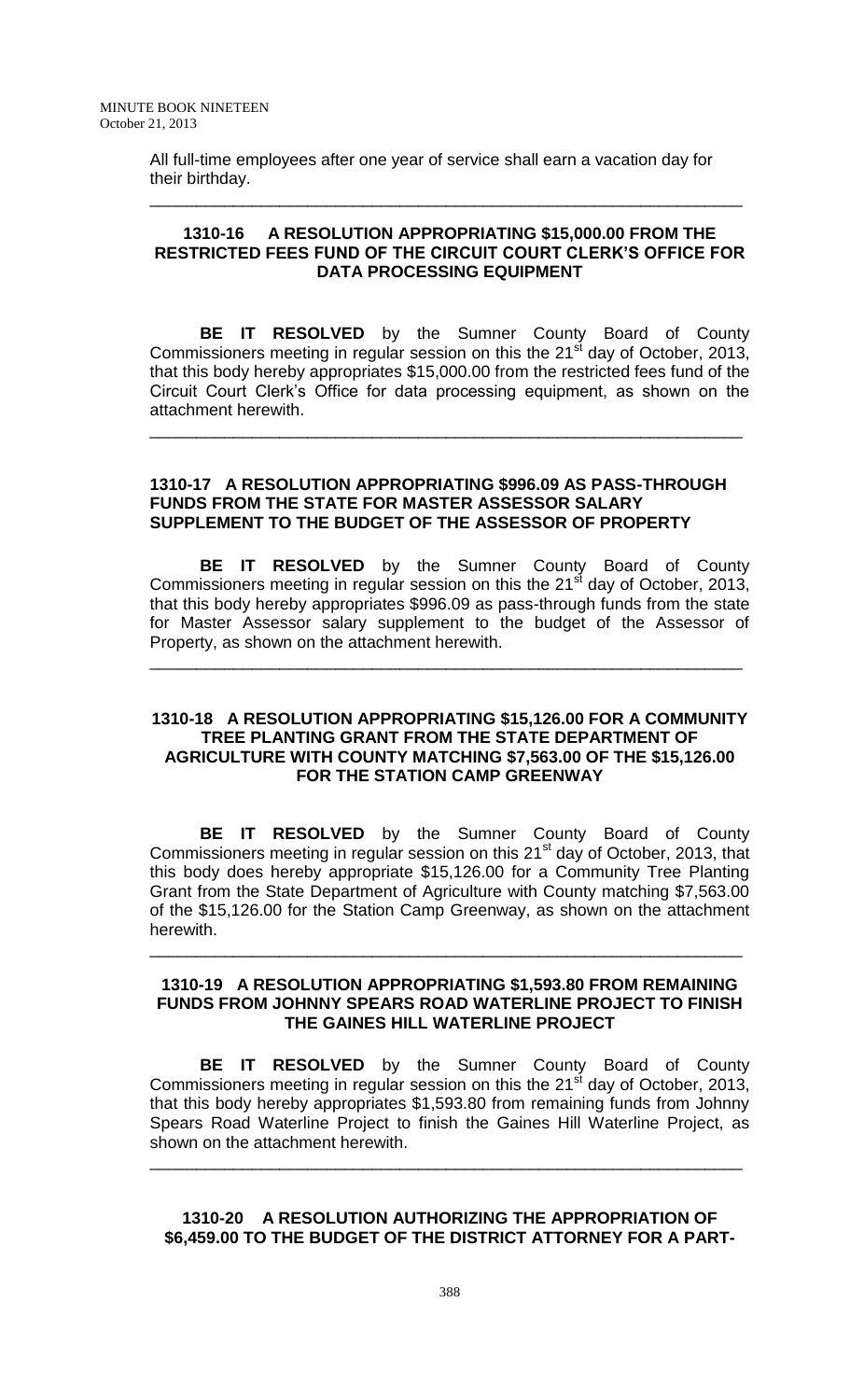## **TIME EMPLOYEE TO BE REIMBURSED TO THE COUNTY GENERAL FUND FROM THE DISTRICT ATTORNEY'S FUND**

**BE IT RESOLVED** by the Sumner County Board of County Commissioners meeting in regular session on this the  $21<sup>st</sup>$  day of October, 2013, that this body hereby authorize transfer of \$6,459.00 to the budget of the District Attorney for a part-time employee to be reimbursed to the County General Fund from the District Attorney's Fund as shown on the attachment herewith.

\_\_\_\_\_\_\_\_\_\_\_\_\_\_\_\_\_\_\_\_\_\_\_\_\_\_\_\_\_\_\_\_\_\_\_\_\_\_\_\_\_\_\_\_\_\_\_\_\_\_\_\_\_\_\_\_\_\_\_\_\_\_\_\_

### **1310-21 A RESOLUTION APPROPRIATING \$8,209.00 FROM THE RESTRICTED FUND BALANCE OF THE DRUG CONTROL FEDERAL FUND FOR TRAINING AND TRAVEL FOR THE NEW FORENSIC MAPPING SYSTEM**

**BE IT RESOLVED** by the Sumner County Board of County Commissioners meeting in regular session on this the  $21<sup>st</sup>$  day of October, 2013, that this body hereby appropriates \$8,209.00 from the restricted fund balance of the Drug Control Federal Fund for training and travel for the new forensic mapping system, as shown on the attachment herewith.

\_\_\_\_\_\_\_\_\_\_\_\_\_\_\_\_\_\_\_\_\_\_\_\_\_\_\_\_\_\_\_\_\_\_\_\_\_\_\_\_\_\_\_\_\_\_\_\_\_\_\_\_\_\_\_\_\_\_\_\_\_\_\_\_

## **1310-22 A RESOLUTION TO CARRYOVER THE EMERGENCY MEDICAL AGENCY 2011 GRANT FISCAL YEAR 2013 GRANT BALANCES**

**BE IT RESOLVED** by the Sumner County Board of Commissioners meeting in regular session on this  $21<sup>st</sup>$  day of October, 2013, that this body hereby approves the carryover of the Emergency Medical Agency 2011 grant fiscal year 2013 grant balances, as shown on the attachment herewith.

\_\_\_\_\_\_\_\_\_\_\_\_\_\_\_\_\_\_\_\_\_\_\_\_\_\_\_\_\_\_\_\_\_\_\_\_\_\_\_\_\_\_\_\_\_\_\_\_\_\_\_\_\_\_\_\_\_\_\_\_\_\_\_\_

### Tax Refunds

\_\_\_\_\_\_\_\_\_\_\_\_\_\_\_\_\_\_\_\_\_\_\_\_\_\_\_\_\_\_\_\_\_\_\_\_\_\_\_\_\_\_\_\_\_\_\_\_\_\_\_\_\_\_\_\_\_\_\_\_\_

 Reostone LLC. \$ 1,009.00 • Rogers Group Inc. \$ 1,005.00 • R.R. Donnelley & Sons \$15,771.00

# **APPROVAL OF MINUTES**

The minutes for the meeting of this body held on September 16, 2013, and recorded in the office of the Clerk, Bill Kemp, were approved by voice vote after Commissioner Akins made the motion, seconded by Commissioner Harris.

# **RECOGNITION OF THE PUBLIC**

 Chairman Hyde opened the floor to allow the public to speak concerning any matter on the agenda. With no one wishing to speak, recognition of the public was closed.

\_\_\_\_\_\_\_\_\_\_\_\_\_\_\_\_\_\_\_\_\_\_\_\_\_\_\_\_\_\_\_\_\_\_\_\_\_\_\_\_\_\_\_\_\_\_\_\_\_\_\_\_\_\_\_\_\_\_\_\_\_\_\_\_\_\_\_\_\_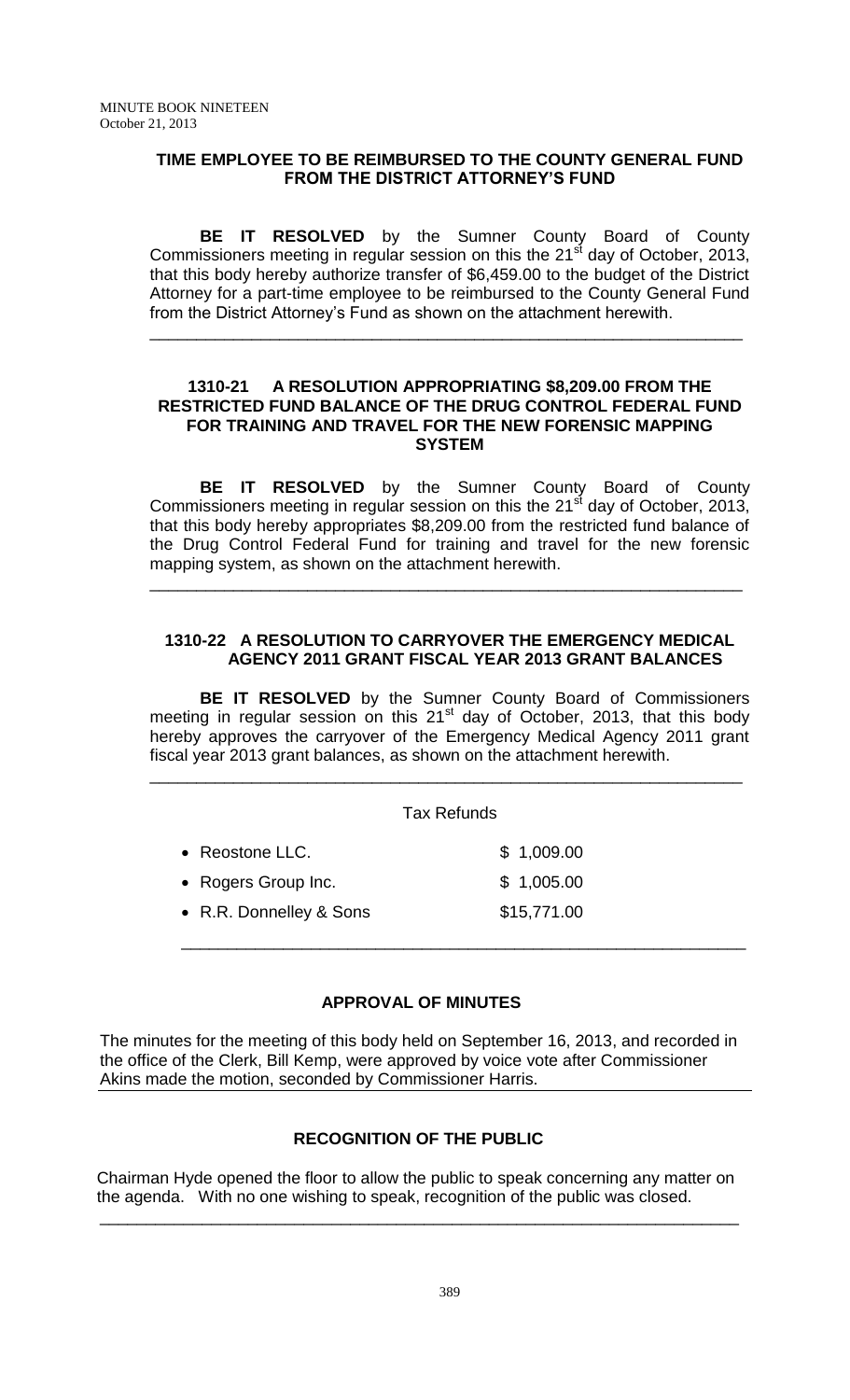### **REPORT OF THE CHAIR**

Chairman Hyde recognized Commissioner Geminden who read the following resolution into the record:

### **A RESOLUTION RECOGNIZING SUMNER ACADEMY DURING ITS FORTIETH YEAR OF OPERATION**

 **WHEREAS,** Sumner Academy first opened its doors in the fall of 1973 in the old Fitts place on Nashville Pike in Gallatin and moved to its current location on Nichols Lane in 1975 and, with hard work and dedication of the board members, parents and staff members who volunteered countless hours, became an integral part of education in Sumner County; and

 **WHEREAS,** Sumner Academy is an independent co-educational school educating children in grades from Pre-Kindergarten through the eighth grade and, with a low student/teacher ratio, faculty and staff have been able to inspire each student to achieve his or her maximum potential and discover each child's unique abilities; and

 **WHEREAS,** Sumner Academy, along with its dedicated, compassionate faculty, has had four outstanding headmasters to encourage, teach, and nurture children among whom Dr. William Hovenden served the longest and is respected and loved by all students as well as their parents.

 **NOW, THEREFORE, BE IT RESOLVED,** by the Sumner County Board of County Commissioners meeting in regular session on this the 21st day of October, 2013, that this body hereby recognizes and celebrates the fortieth anniversary of Sumner Academy; and

 **BE IT FURTHER RESOLVED** that this resolution is to be spread on the minutes of this body so as to make it a permanent part of the records of this body and the Clerk is hereby directed to furnish a copy of this resolution to Sumner Academy.

\_\_\_\_\_\_\_\_\_\_\_\_\_\_\_\_\_\_\_\_\_\_\_\_\_\_\_\_\_\_\_\_\_\_\_\_\_\_\_\_\_\_\_\_\_\_\_\_\_\_\_\_\_\_\_\_\_\_\_\_\_\_\_\_

Upon motion of Commissioner Geminden, seconded by Commissioner Pospisil, the Commission approved the resolution celebrating forty years of operation at Sumner Academy.

\_\_\_\_\_\_\_\_\_\_\_\_\_\_\_\_\_\_\_\_\_\_\_\_\_\_\_\_\_\_\_\_\_\_\_\_\_\_\_\_\_\_\_\_\_\_\_\_\_\_\_\_\_\_\_\_\_\_\_\_\_\_\_\_

Shelley Ames of 107 Stones Throw in Hendersonville and Executive Director of Salvus, expressed gratitude to the Commission for allowing Salvus, a non-profit health clinic, to use the dental facilities at the Sumner County Health Department.

\_\_\_\_\_\_\_\_\_\_\_\_\_\_\_\_\_\_\_\_\_\_\_\_\_\_\_\_\_\_\_\_\_\_\_\_\_\_\_\_\_\_\_\_\_\_\_\_\_\_\_\_\_\_\_\_\_\_\_\_\_\_\_\_

Chairman Hyde recognized County Executive Anthony Holt who read the following certificate of recognition into the record:

## **A RESOLUTION CELEBRATING LAURA AGNES TRAMMEL'S ONE HUNDREDTH BIRTHDAY**

 **WHEREAS,** Laura Agnes Trammel was born on November 4, 1913 in Macon County, Tennessee where she lived on her family farm with her parents and eight siblings and, from her early childhood days, demonstrated strength, determination, and hard work doing many chores on the farm including work in the tobacco fields along with her brothers, helping her mother with the weekly laundry and daily cooking and making morning biscuits and helping her father build a chimney by carrying the bricks up a ladder to the roof of their house; and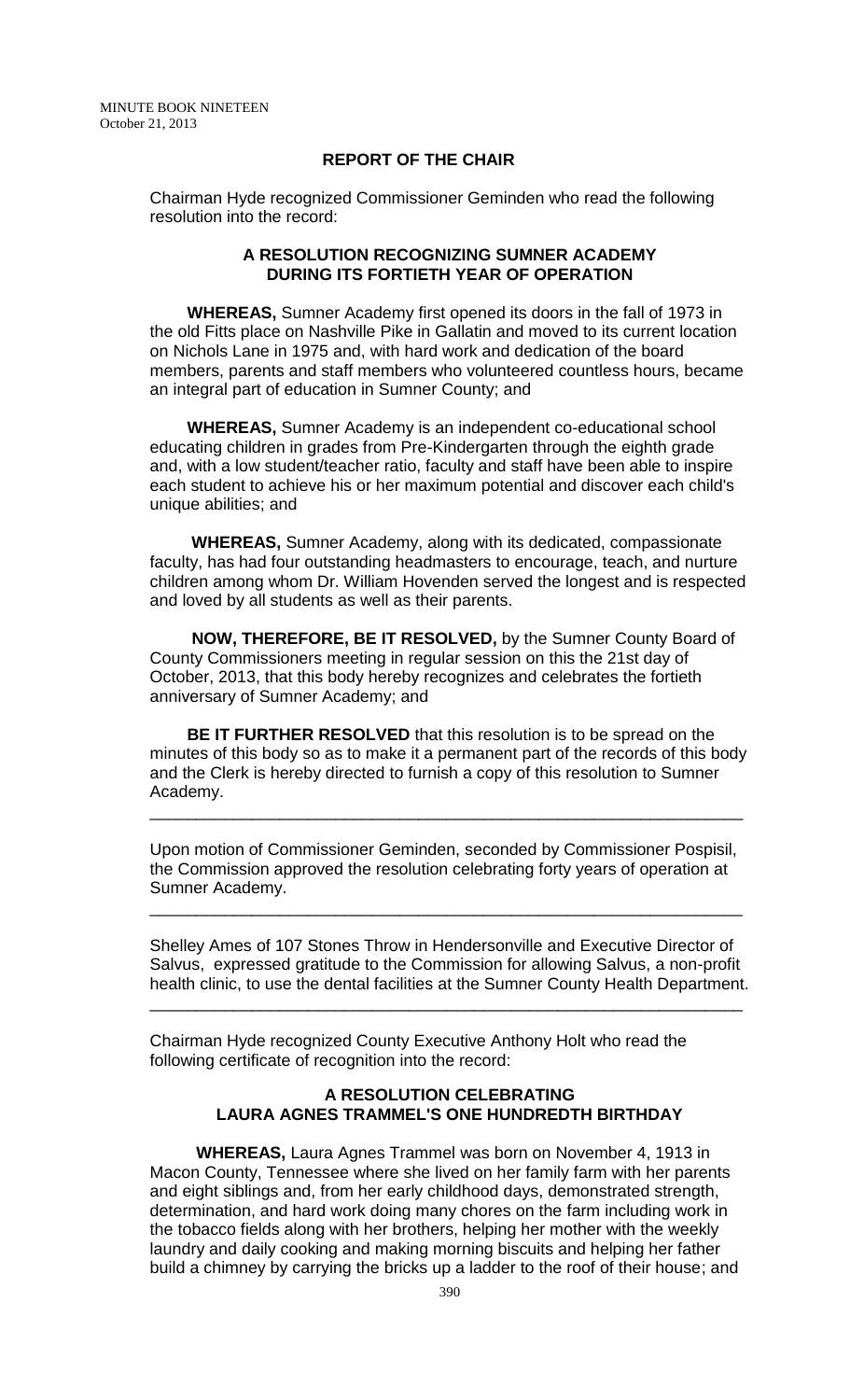**WHEREAS,** Laura married Thomas Raymond Trammel on August twentyfour, nineteen hundred and thirty-three in Macon County, later moved to Westmoreland, Tennessee and raised four children and has been a devoted wife, a dedicated homemaker and a loving, nurturing mother; and

 **WHEREAS,** Laura worked at the Portland and Westmoreland shirt factories for many years, volunteered her time at the Westmoreland Church of Christ and lived her life defined by the hard work, devotion and commitment to her family, community and church; and today, her kindness of heart, positive attitude and warm smile continue to inspire her friends at Morningside community.

 **NOW, THEREFORE BE IT RESOLVED** by the Sumner County Board of County Commissioners meeting in regular session on this the 21st day of October, 2013, that this body is proud to congratulate Mrs. Laura Agnes Trammel on reaching this incredible milestone and wish her happiness, joy and love on her one hundredth birthday; and

 **BE IT FURTHER RESOLVED** that this resolution is to be spread on the minutes of this body so as to make it a permanent part of the records of this body and the Clerk is hereby directed to furnish a copy of this resolution to Mrs. Laura Agnes Trammel.

Upon motion of Commissioner Geminden, seconded by Commissioner Pospisil, the Commission approved the resolution celebrating the one hundredth birthday of Mrs. Trammel.

**\_\_\_\_\_\_\_\_\_\_\_\_\_\_\_\_\_\_\_\_\_\_\_\_\_\_\_\_\_\_\_\_\_\_\_\_\_\_\_\_\_\_\_\_\_\_\_\_\_\_\_\_\_\_\_\_\_\_\_\_\_\_\_\_\_\_\_\_\_\_\_\_\_\_\_\_\_**

**\_\_\_\_\_\_\_\_\_\_\_\_\_\_\_\_\_\_\_\_\_\_\_\_\_\_\_\_\_\_\_\_\_\_\_\_\_\_\_\_\_\_\_\_\_\_\_\_\_\_\_\_\_\_\_\_\_\_\_\_\_\_\_\_\_\_\_\_\_\_\_\_\_\_\_\_\_**

Chairman Hyde recognized County Executive Anthony Holt who read the following certificate of recognition into the record:

## **A RESOLUTION DECLARING NOVEMBER FIRST TO JANUARY THIRTY-FIRST AS HOLIDAYFEST IN SUMNER COUNTY, TENNESSEE**

 **WHEREAS,** as the holiday season brings joy and hope to us all as we give thanks for many blessings we have and HolidayFest brings awareness to our less fortunate citizens with many community events that benefit Sumner County's charities and non-profit organizations; and

 **WHEREAS,** HolidayFest was established in two thousand and seven and has been instrumental in promoting volunteerism, literacy, charity and community pride for Sumner County with events that bring something for everyone of any age such as Holiday Fashion Show, Tree Lighting, Breakfasts with Santa and Appalachian Christmas Storytelling, St. Nicholas Ball and Christmas Parades; and

 **WHEREAS,** through these events, community pride funds for various causes and spirits are raised and our county is reminded of the spirit of Christmas and hope for a New Year.

 **NOW, THEREFORE, BE IT FURTHER RESOLVED** by the Sumner County Board of County Commissioners meeting in regular session on this the 21st day of October, 2013, that this body does hereby proclaim that this year's HolidayFest will begin on November first and continue through January thirty-first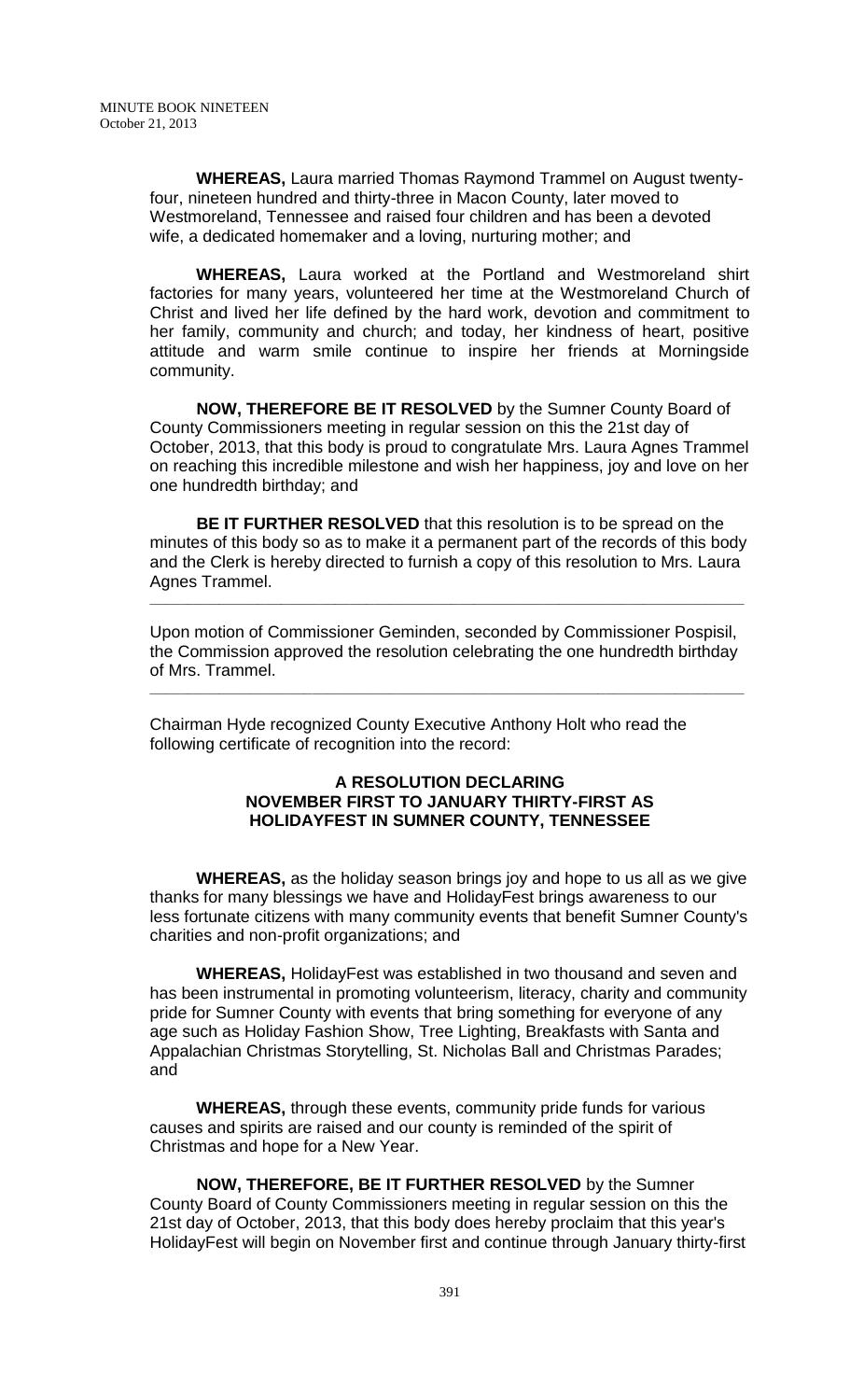and encourage all citizens to participate in these special events to celebrate the spirit of giving for our county.

**\_\_\_\_\_\_\_\_\_\_\_\_\_\_\_\_\_\_\_\_\_\_\_\_\_\_\_\_\_\_\_\_\_\_\_\_\_\_\_\_\_\_\_\_\_\_\_\_\_\_\_\_\_\_\_\_\_\_\_\_\_\_\_\_**

Upon motion of Commissioner LeMarbre, seconded by Commissioner Vaughn, the Commission approved the resolution celebrating the holiday season.

**\_\_\_\_\_\_\_\_\_\_\_\_\_\_\_\_\_\_\_\_\_\_\_\_\_\_\_\_\_\_\_\_\_\_\_\_\_\_\_\_\_\_\_\_\_\_\_\_\_\_\_\_\_\_\_\_\_\_\_\_\_\_\_\_\_\_\_\_\_\_\_\_\_\_\_\_\_**

Chairman Hyde recognized Commissioner Vaughn introduced the following certificate of recognition into the record:

#### **1310-10 A RESOLUTION AUTHORIZING A GIFT TO HAYWOOD "MAC" COVINGTON OF HIS SERVICE REVOLVER (GLOCK MODEL 22, SERIAL NUMBER LXR-884) AS ADDITIONAL COMPENSATION FOR HIS SERVICES RENDERED TO SUMNER COUNTY**

**BE IT RESOLVED** by the Sumner County Board of County Commissioners meeting in regular session on this the  $21<sup>st</sup>$  day of October, 2013, that this body hereby authorizes the gift to Haywood "Mac" Covington of his service revolver (Glock Model 22, Serial Number LXR-884) as additional compensation for his outstanding commitment and service to the citizens of Sumner County.

Upon motion of Commissioner Vaughn, seconded by Commissioner Guthrie, the Commission approved the resolution honoring Deputy Covington.

**\_\_\_\_\_\_\_\_\_\_\_\_\_\_\_\_\_\_\_\_\_\_\_\_\_\_\_\_\_\_\_\_\_\_\_\_\_\_\_\_\_\_\_\_\_\_\_\_\_\_\_\_\_\_\_\_\_\_\_\_\_\_\_\_\_\_\_\_\_\_\_\_\_\_\_\_\_**

\_\_\_\_\_\_\_\_\_\_\_\_\_\_\_\_\_\_\_\_\_\_\_\_\_\_\_\_\_\_\_\_\_\_\_\_\_\_\_\_\_\_\_\_\_\_\_\_\_\_\_\_\_\_\_\_\_\_\_\_\_\_\_\_

# **REPORT FROM COUNTY OFFICIALS**

County Officials filed the following reports: County Investments, County General Fund, County Debt Service Fund, County Highway Fund, County Capital Outlay Fund, School General Purpose Fund, School Federal Projects Fund, School Food Service Fund, Employee Health Insurance Trust Fund, Employee Dental Insurance Trust Fund, Casualty Insurance Trust Fund, County Trustee Funds, Special Reports: County Dental Insurance Claim Payments, County Health Insurance Claim Payments, County Property Tax Collections, County EMS Billing/Collections/Balances, County Sales Tax Collections, County Wheel Tax Collections, County Tax Rates/Property Values and County School Loan Program Rates. Approval of the filing of these records does not certify to the accuracy of the documents.

Chairman Hyde introduced the following resolution:

### **1310-NOT A RESOLUTION TO APPROVE AND ACCEPT APPLICATIONS FOR NOTARIES PUBLIC POSITIONS AND PERSONAL SURETY GUARANTORS**

 **WHEREAS,** according to the law of the State of Tennessee, an individual must apply for the office of notary public in the county of residence, or of their principal place of business; and

 **WHEREAS**, state statute requires personal sureties making bonds for Notaries publics to be approved by the Sumner County Commission; and

 **WHEREAS,** said applicant must be approved by the County Commission assembled; and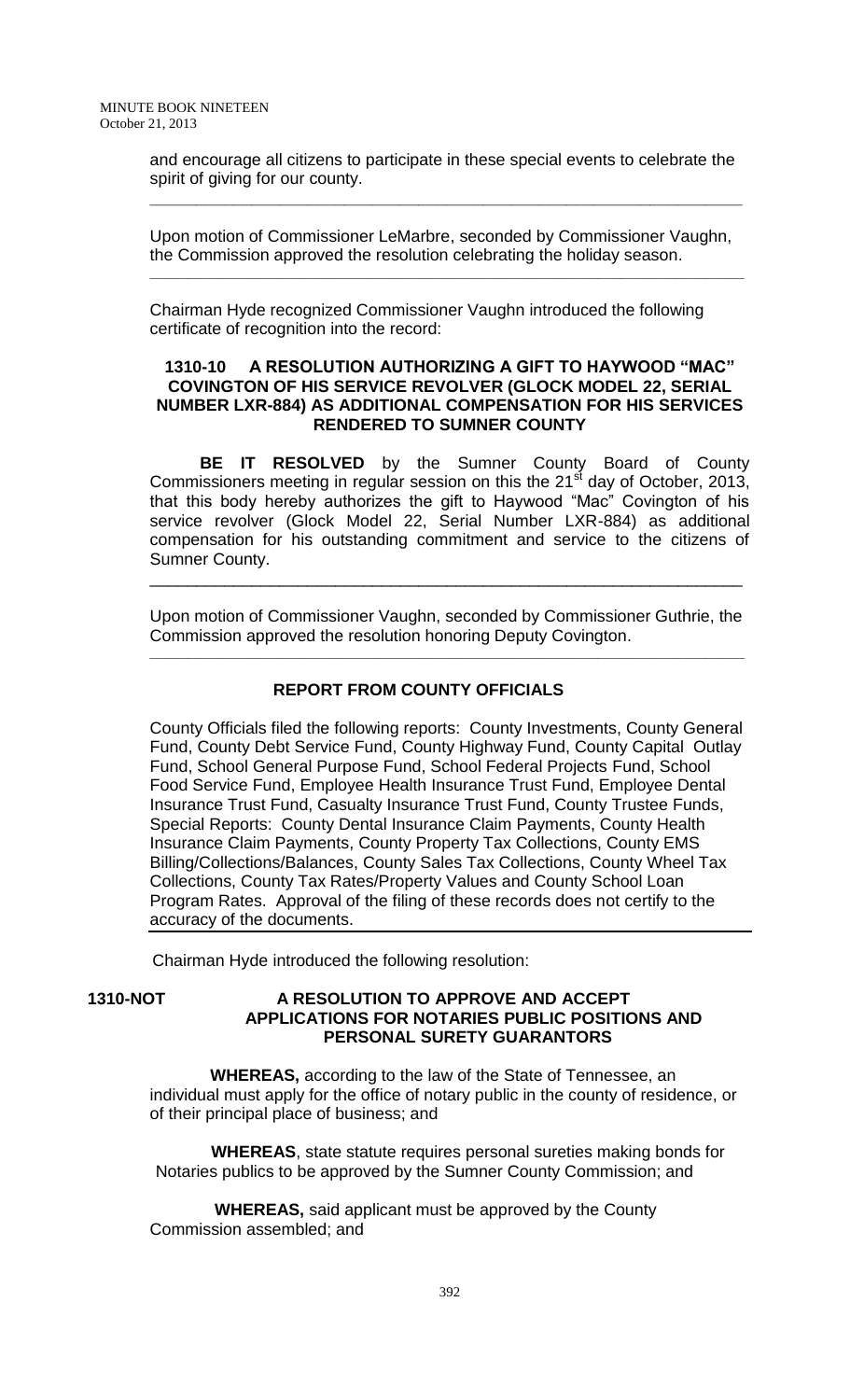**WHEREAS,** Bill Kemp, Sumner County Clerk, has certified according to the records of his office that the persons named on the attached listing labeled "SUMNER COUNTY NOTARY PUBLIC APPLICATIONS and SURETY GUARANTORS" have duly applied for the positions so sought; and

## **BE IT FURTHER RESOLVED THAT THIS TAKE EFFECT FROM AND AFTER PASSAGE.**

#### **Notaries to be elected**

 **–––––––––––––––––––––––––––––––––––––––––––––––––––––––––**

TABATHA ANN BLACKBURN JENNIFER MILLER JACKIE D COWAN BRENDA H MONROE BRITTANY D CRAIG AUDREA C NEUMAIR RAYMOND P CRUMP GLORIA L NOLEN ROY DOTSON LINDA C OSBORNE HEATHER FARRELL DEANNA PURYEAR MELISSA G GODDARD JENNIFER QUINN RAINA GRAVES AMY JO SCHULER MELISSA HALL SANDI SUDDUTH CAROLYN G HAMPTON EDIE SUTHERLAND VICKIE K HARMON RAMONA G THACKXTON ANNETTE HAW ANGIE WAGGONER WENDY HENSON LEAH WATKINS GINGER HUCK TOMMY G WHITTAKER LAURA HUNTER MIKEL WILLIAMS ANNETTE KIRBY CHLOE E MARTIN

**PATRICE A SNEAD** HARRY A TARPLEY JR RAY HENSON NEWTON GENTRY WELCH III

Upon motion of Commissioner Frank Freels, seconded by Commissioner Graves, voting was recorded in the following manner:

| 1310-NOTARY     |   | <b>Yes: 23</b> |   | No: 0        | <b>Abs: 0</b> | 07:22 PM |
|-----------------|---|----------------|---|--------------|---------------|----------|
| Guthrie         | Y | Pospisil       | V |              |               |          |
| Skidmore        | Y | P. Freels      | Y | <b>Stone</b> | Y             |          |
| Hughes          | Y | Kimbrough      | Y | Goode        | Y             |          |
| Moser           | Y | <b>Decker</b>  | Y | Hyde         | Y             |          |
| <b>Brown</b>    | Y | Vaughn         | Y | LeMarbre     | Y             |          |
| <b>Matthews</b> | Y | <b>Harris</b>  | Y | Ring         | Y             |          |
| Graves          | Y | Satterfield    | Y | F. Freels    | Y             |          |
| <b>Akins</b>    | Y | Taylor         |   | Geminden     | Y             |          |

Chairman Hyde declared the election of Notaries Public by the body.

\_\_\_\_\_\_\_\_\_\_\_\_\_\_\_\_\_\_\_\_\_\_\_\_\_\_\_\_\_\_\_\_\_\_\_\_\_\_\_\_\_\_\_\_\_\_\_\_\_\_\_\_\_\_\_\_\_\_\_\_\_\_\_\_\_\_\_\_\_

# **COMMITTEE ON COMMITTEES**

Commissioner Taylor brought forth the nominations of Jimmy Anderson to be reappointed to another term and Rodney Runyon to replace Lillian High on the Health, Education and Housing Facilities Board.

Upon motion of Commissioner Taylor, seconded by Commissioner Skidmore, the Commission voted unanimously to approve the reappointment of Mr. Anderson and the appointment of Mr. Runyon.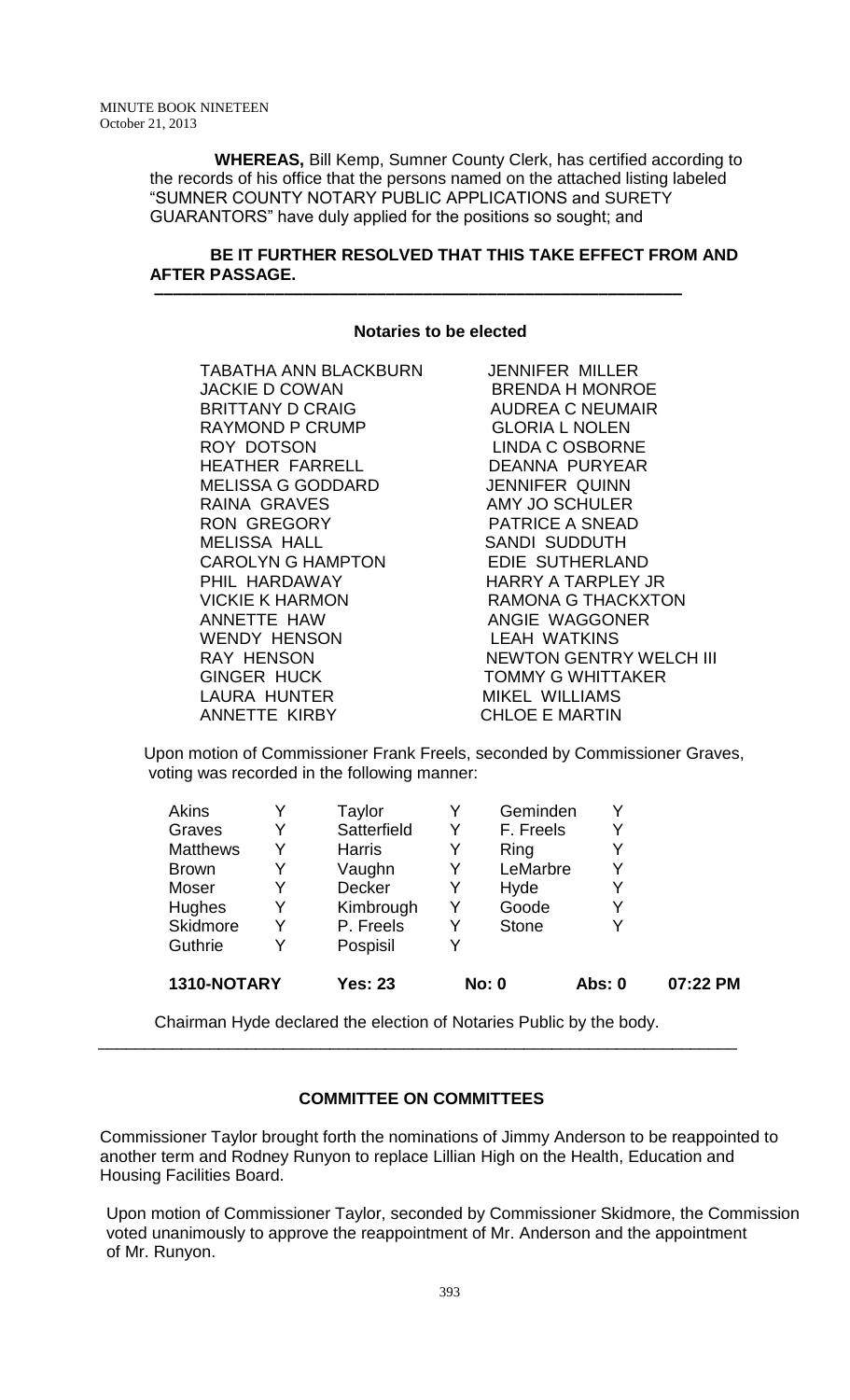Commissioner Taylor brought forth the reappointment of Sandy Webster to serve on the Board of Zoning Appeals.

Upon motion of Commissioner Taylor, seconded by Commissioner LeMarbre, the Commission voted unanimously to approve the reappointment of Ms. Webster.

Commissioner Taylor announced the following appointments for next month:

Board of Construction Appeals - Steve Coates, Henry Brown, Michael Barnes, Alternates Larry Brown and Ted Williams (1 year)

### **HIGHWAY COMMISSION**

\_\_\_\_\_\_\_\_\_\_\_\_\_\_\_\_\_\_\_\_\_\_\_\_\_\_\_\_\_\_\_\_\_\_\_\_\_\_\_\_\_\_\_\_\_\_\_\_\_\_\_\_\_\_\_\_\_\_\_\_\_\_\_\_\_\_\_\_\_\_\_\_\_\_\_

There was no report from the Highway Commission.

#### **EDUCATION COMMITTEE**

**\_\_\_\_\_\_\_\_\_\_\_\_\_\_\_\_\_\_\_\_\_\_\_\_\_\_\_\_\_\_\_\_\_\_\_\_\_\_\_\_\_\_\_\_\_\_\_\_\_\_\_\_\_\_\_\_\_\_\_\_\_\_\_\_\_\_\_\_\_**

There was no report from the Education Committee.

## **GENERAL OPERATIONS COMMITTEE**

**\_\_\_\_\_\_\_\_\_\_\_\_\_\_\_\_\_\_\_\_\_\_\_\_\_\_\_\_\_\_\_\_\_\_\_\_\_\_\_\_\_\_\_\_\_\_\_\_\_\_\_\_\_\_\_\_\_\_\_\_\_\_\_\_\_\_\_\_\_**

**\_\_\_\_\_\_\_\_\_\_\_\_\_\_\_\_\_\_\_\_\_\_\_\_\_\_\_\_\_\_\_\_\_\_\_\_\_\_\_\_\_\_\_\_\_\_\_\_\_\_\_\_\_\_\_\_\_\_\_\_\_\_\_\_\_\_\_\_\_**

There was no report from the General Operations Committee.

### **EMERGENCY SERVICES COMMITTEE**

**\_\_\_\_\_\_\_\_\_\_\_\_\_\_\_\_\_\_\_\_\_\_\_\_\_\_\_\_\_\_\_\_\_\_\_\_\_\_\_\_\_\_\_\_\_\_\_\_\_\_\_\_\_\_\_\_\_\_\_\_\_\_\_\_\_\_\_\_\_**

There was no report from the Emergency Services Committee.

### **PUBLIC SERVICES COMMITTEE**

Commissioner Matthews stated that the Public Services Committee reviewed the situation at the Sumner County Regional Airport Authority, for which there was a resolution under the Budget Committee report.

# **LEGISLATIVE COMMITTEE**

**\_\_\_\_\_\_\_\_\_\_\_\_\_\_\_\_\_\_\_\_\_\_\_\_\_\_\_\_\_\_\_\_\_\_\_\_\_\_\_\_\_\_\_\_\_\_\_\_\_\_\_\_\_\_\_\_\_\_\_\_\_\_\_\_\_\_\_\_\_**

Commissioner Decker introduced the following resolution and moved for approval. Commissioner Taylor seconded the motion.

#### **1310-01 A RESOLUTION SEEKING TO ENCOURAGE OUR STATE AND FEDERAL REPRESENTATIVES TO SUPPORT CHANGES TO STATE AND FEDERAL LAWS, RULES AND REGULATIONS TO ALLOW COUNTY ZONING TO ADDRESS HEALTH AND SAFETY ISSUES AS IT RELATES TO ALL FACILITIES WHICH HOUSE DISABLED PERSONS**

**WHEREAS,** State and Federal laws, rules and regulations have removed all power from local officials as it relates to the placement of facilities for disabled persons in a community; and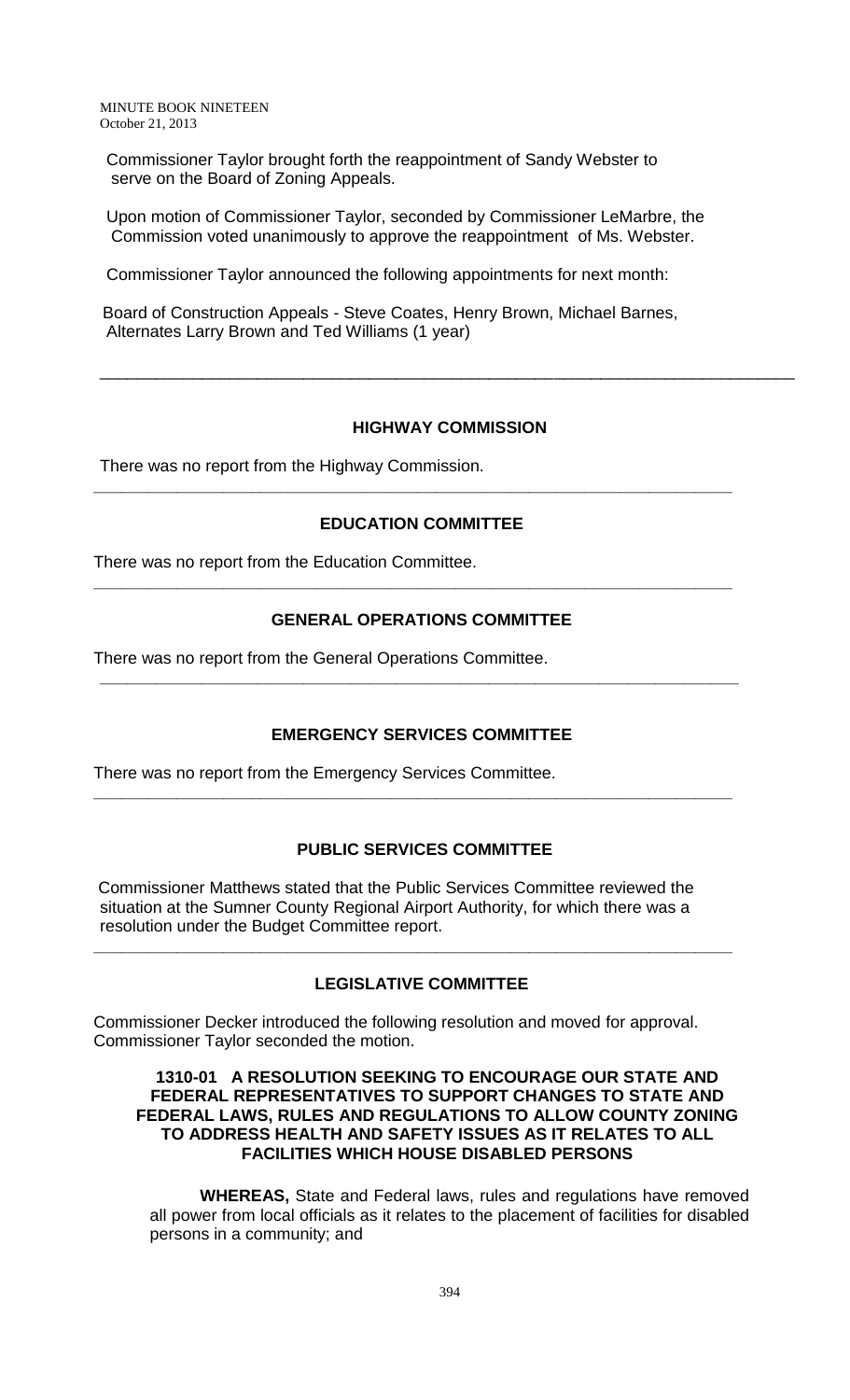**WHEREAS,** in allowing such facilities to exist without local regulations, no consideration is made for safety of the residents at the facility nor residents located near the facility, and, in many cases, lives are being risked, and other State and Federal laws are being broken to allow these facilities to operate in the manner only they decide; and

**WHEREAS,** while discrimination against residential facilities should be forbidden, fire safety, ground water requirements, access to parking, and emergency services should be allowed to be considered by local officials in the placement of residential care facilities; and

**WHEREAS,** present laws not only forbid such consideration by local officials, but charge monstrous fines against any local agency that seeks to raise such issues or voice any objection.

**THEREFORE, BE IT RESOLVED** by the Sumner County Board of County Commissioners meeting in regular session on this the 21<sup>st</sup> day of October, 2013, that this body does hereby strongly encourage our State and Federal representatives to evaluate all existing laws, rules and regulations which take the rights from local officials to address zoning of health and safety issues, as it relates to all facilities which house disabled persons and make changes to allow local involvement in the placement of these facilities; and

**BE IT FURTHER RESOLVED** that the County Attorney is directed to send the attached letter to our State and Federal delegates as well as any pertinent personnel who could assist with the situation.

Chairman Hyde declared the resolution approved upon unanimous voice vote of the body.

\_\_\_\_\_\_\_\_\_\_\_\_\_\_\_\_\_\_\_\_\_\_\_\_\_\_\_\_\_\_\_\_\_\_\_\_\_\_\_\_\_\_\_\_\_\_\_\_\_\_\_\_\_\_\_\_\_\_\_\_\_\_\_\_

\_\_\_\_\_\_\_\_\_\_\_\_\_\_\_\_\_\_\_\_\_\_\_\_\_\_\_\_\_\_\_\_\_\_\_\_\_\_\_\_\_\_\_\_\_\_\_\_\_\_\_\_\_\_\_\_\_\_\_\_\_\_\_\_

Commissioner Decker introduced the following resolution and moved for approval. Commissioner Matthews seconded the motion.

### **1310-02 A RESOLUTION TO ENDORSE THE NEW STATE LAW FOR LENDING COUNTY FUNDS**

**BE IT RESOLVED** by the Sumner County Board of County Commissioners meeting in regular session on this the  $21<sup>st</sup>$  day of October, 2013, that this body hereby endorses the following new legislation.

**AN ACT To Allow Counties To**

**Lend Idle Funds To Allowable County Component Units For Projects Which Benefit The County At Large**

**BE IT ENACTED BY THE GENERAL ASSEMBLY OF THE STATE OF TENNESSEE**

**SECTION 1.** This Act shall be known as the **"The County Loan Authorization Act".**

**SECTION 2.** Any Tennessee county shall have the power, when authorized by a majority vote of the county legislative body, to lend idle county funds to an allowable component units of the county.

**SECTION 3.** As used in this Chapter, unless the context otherwise requires: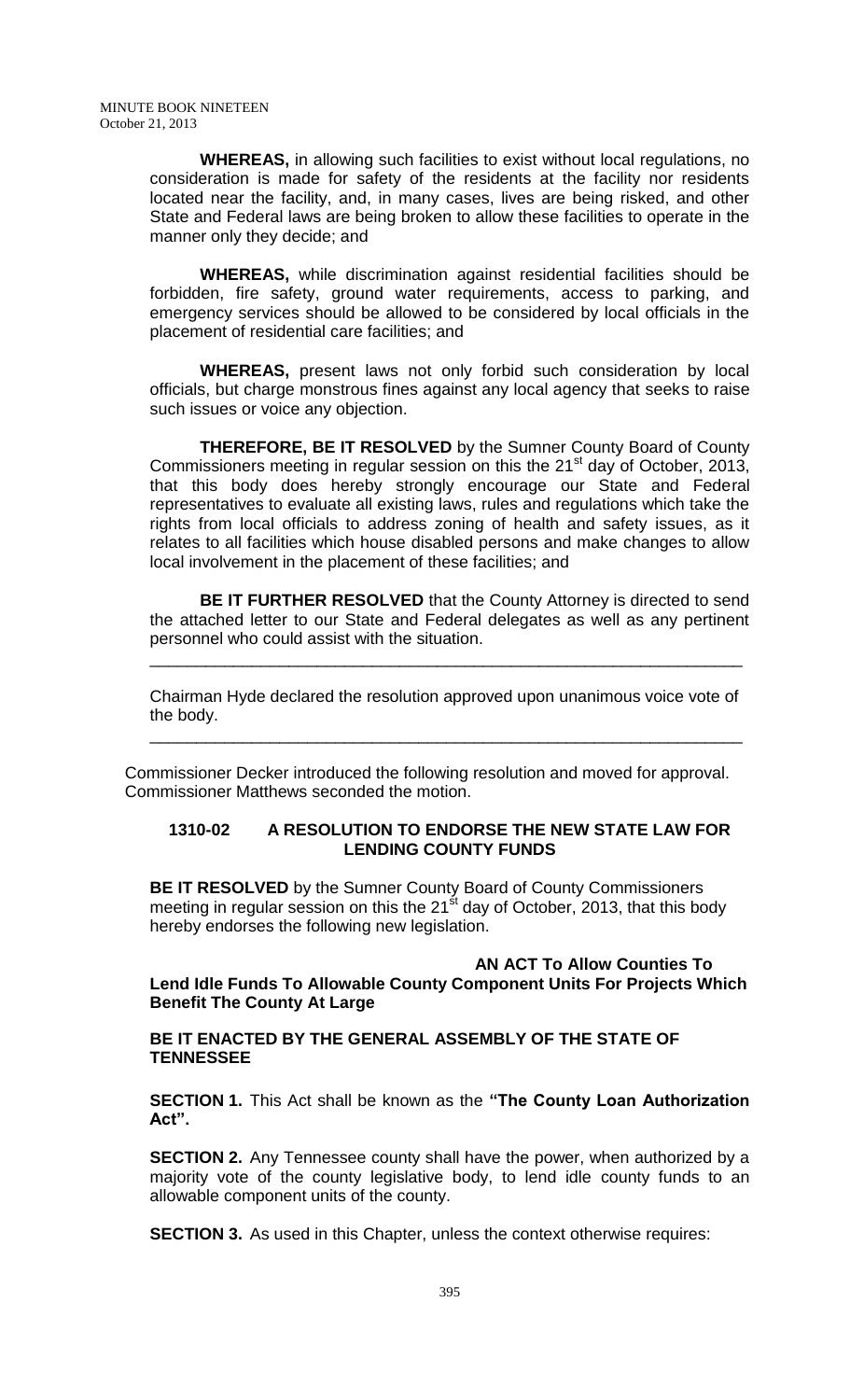- (a) "Idle County Funds" means county funds derived from sales of assets, settlements, or other infrequent and unusual occurrences.
- (b) "Allowable component unit" of the county means any component unit of the county that meets the criteria to be a component unit of the county; except, for component units of the county that are part of that county's tax levy.

**SECTION 4.** An allowable component unit of the county shall have the power to borrow money from the county when authorized by a majority vote of the governing body of the component unit.

**SECTION 5.** Any loans pursuant to the Act shall be an authorized investment of the lending county.

**SECTION 6.** When authorizing a loan, the county legislative body shall determine that the loan is in the interest of the county and such action serves to provide growth, economic advantage or some other quantifiable benefit to the county.

**SECTION 7.** The County shall, at a minimum, charge an interest rate based upon the "Daily Treasury Yield Curve Rates" as published by the U.S. Department of the Treasury.

**SECTION 8.** Counties are authorized to structure such loans in any manner approved by their respective county legislative bodies, provided that the final maturity is no later than ten years from issuance.

**SECTION 9.** Contract documents setting forth the terms of a loan shall be signed and approved by the county legislative body as well as the allowable component unit seeking the loan.

**SECTION 10.** The allowable component unit seeking the loan shall sign a promissory note.

**SECTION 11.** A copy of all resolution and ordinances memorializing the Loan shall be part of annual audits and if requested, provided to the Office of the Comptroller or his designee.

**SECTION 12.** This Act shall take effect upon becoming law, the public welfare requiring it.

\_\_\_\_\_\_\_\_\_\_\_\_\_\_\_\_\_\_\_\_\_\_\_\_\_\_\_\_\_\_\_\_\_\_\_\_\_\_\_\_\_\_\_\_\_\_\_\_\_\_\_\_\_\_\_\_\_\_\_\_\_\_\_\_\_

The electronic vote was recorded in the following manner:

| Akins           |   | Taylor         |              | Geminden     |          |
|-----------------|---|----------------|--------------|--------------|----------|
| Graves          | Y | Satterfield    | N            | F. Freels    | Y        |
| <b>Matthews</b> | Y | <b>Harris</b>  | Y            | Ring         | Y        |
| <b>Brown</b>    | Y | Vaughn         | Y            | LeMarbre     | Y        |
| Moser           | Y | Decker         | Y            | Hyde         | Y        |
| Hughes          | N | Kimbrough      | Y            | Goode        | Y        |
| Skidmore        | N | P. Freels      | Y            | <b>Stone</b> | Y        |
| Guthrie         | Y | Pospisil       | Y            |              |          |
| 1310-02         |   | <b>Yes: 20</b> | <b>No: 3</b> | Abs: 0       | 07:27 PM |

Chairman Hyde declared the resolution approved by the body.

 **\_\_\_\_\_\_\_\_\_\_\_\_\_\_\_\_\_\_\_\_\_\_\_\_\_\_\_\_\_\_\_\_\_\_\_\_\_\_\_\_\_\_\_\_\_\_\_\_\_\_\_\_\_\_\_\_\_\_\_\_\_\_\_\_**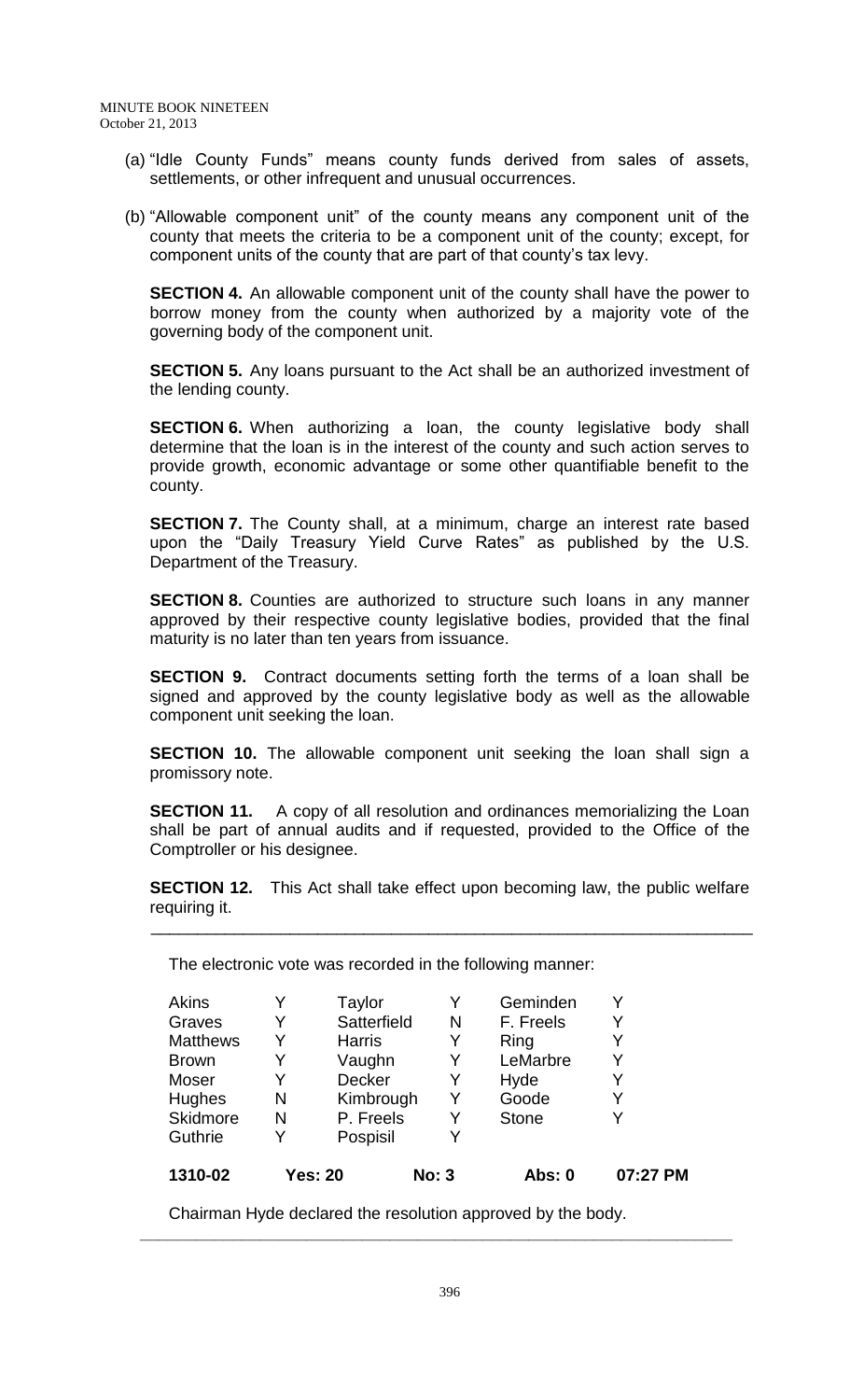## **RULES AND PROCEDURES**

There was no report from the Rules and Procedures Committee.

#### **FINANCIAL MANAGEMENT COMMITTEE**

**\_\_\_\_\_\_\_\_\_\_\_\_\_\_\_\_\_\_\_\_\_\_\_\_\_\_\_\_\_\_\_\_\_\_\_\_\_\_\_\_\_\_\_\_\_\_\_\_\_\_\_\_\_\_\_\_\_\_\_\_\_\_\_\_\_\_\_\_\_**

There was no report from the Financial Management Committee.

# **BUDGET COMMITTEE**

Commissioner Stone introduced the following resolution and moved for approval. Commissioner Vaughn seconded the motion.

#### **1310-03 A RESOLUTION APPROPRIATING \$55,853.77 AS PASS-THROUGH FUNDS FROM TDOT GRANT TO THE DRUG COURT BUDGET FOR ASSISTANT SALARY**

**BE IT RESOLVED** by the Sumner County Board of County Commissioners meeting in regular session on this the 21<sup>st</sup> day of October, 2013, that this body hereby appropriates \$55,853.77 as pass-through funds from TDOT Grant to the Drug Court Budget, for assistant salary as shown on the attachment herewith.

\_\_\_\_\_\_\_\_\_\_\_\_\_\_\_\_\_\_\_\_\_\_\_\_\_\_\_\_\_\_\_\_\_\_\_\_\_\_\_\_\_\_\_\_\_\_\_\_\_\_\_\_\_\_\_\_\_\_\_\_\_\_\_\_

The electronic vote was recorded in the following manner:

| <b>Akins</b>    |   | Taylor         |              | Geminden     |          |
|-----------------|---|----------------|--------------|--------------|----------|
| Graves          | Y | Satterfield    | Y            | F. Freels    | Y        |
| <b>Matthews</b> | Y | <b>Harris</b>  | Y            | Ring         |          |
| <b>Brown</b>    | Y | Vaughn         | Y            | LeMarbre     | Y        |
| Moser           | Y | <b>Decker</b>  | Y            | Hyde         | Y        |
| Hughes          | Y | Kimbrough      | Y            | Goode        | Y        |
| Skidmore        | Y | P. Freels      | Y            | <b>Stone</b> |          |
| Guthrie         | Y | Pospisil       |              |              |          |
| 1310-03         |   | <b>Yes: 23</b> | <b>No: 0</b> | Abs: 0       | 07:28 PM |

Chairman Hyde declared the resolution approved by the body.

Commissioner Stone introduced the following resolution and moved for approval. Commissioner Frank Freels seconded the motion.

\_\_\_\_\_\_\_\_\_\_\_\_\_\_\_\_\_\_\_\_\_\_\_\_\_\_\_\_\_\_\_\_\_\_\_\_\_\_\_\_\_\_\_\_\_\_\_\_\_\_\_\_\_\_\_\_\_\_\_\_\_\_\_\_\_\_

### **1310-04 A RESOLUTION APPROPRIATING \$213,710.00 AS PASS-THROUGH FUNDS FROM THE STATE AND FEDERAL GRANTS TO THE BUDGET OF THE ELECTION COMMISSION FOR VOTING SYSTEMS**

**BE IT RESOLVED** by the Sumner County Board of County Commissioners meeting in regular session on this the  $21<sup>st</sup>$  day of October, 2013, that this body hereby appropriates \$213,710.00 as pass-through funds from the State and Federal Grants to the budget of the Election Commission for voting systems, as shown on the attachment herewith.

\_\_\_\_\_\_\_\_\_\_\_\_\_\_\_\_\_\_\_\_\_\_\_\_\_\_\_\_\_\_\_\_\_\_\_\_\_\_\_\_\_\_\_\_\_\_\_\_\_\_\_\_\_\_\_\_\_\_\_\_\_\_\_\_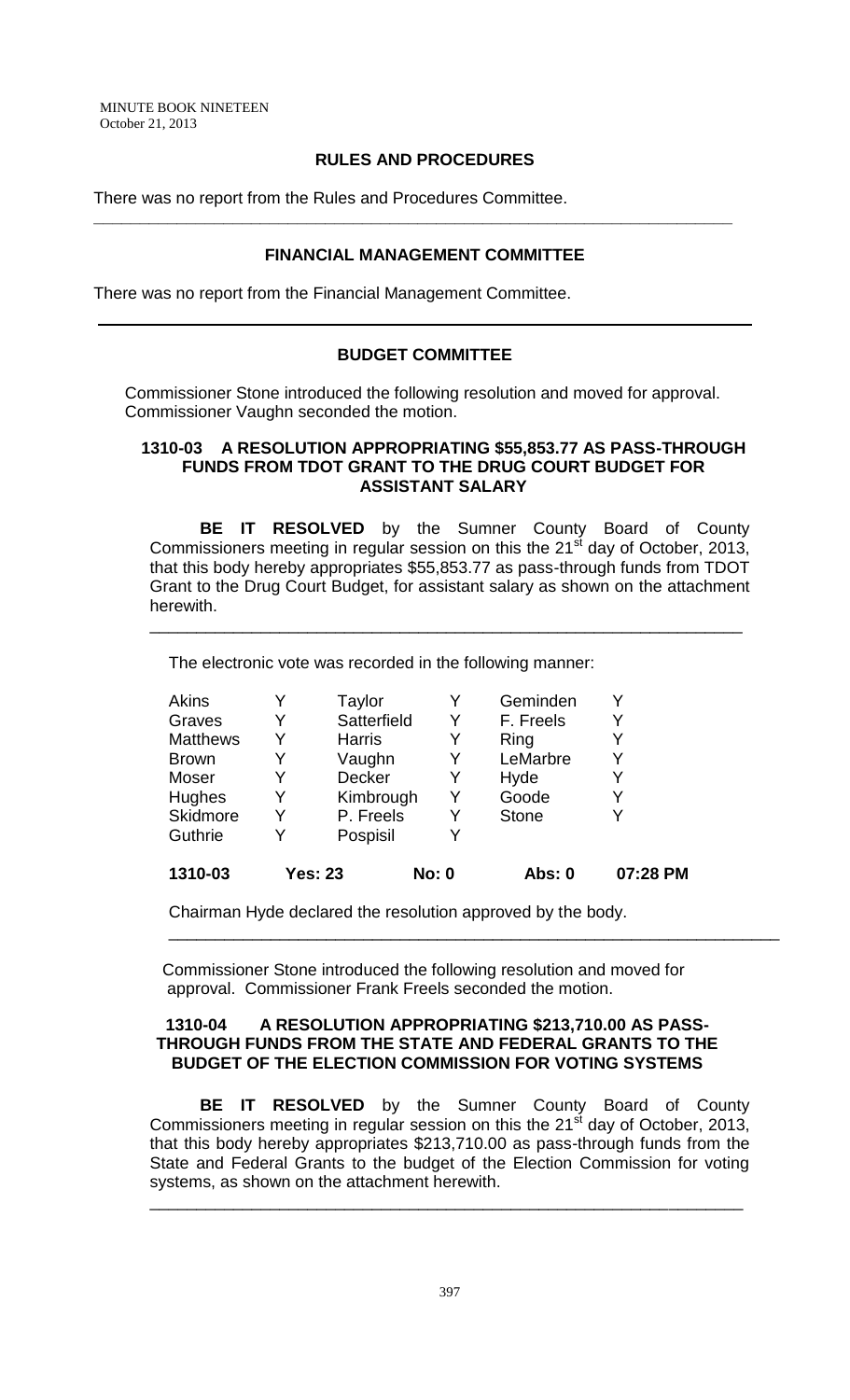The electronic vote was recorded in the following manner:

| Akins           |   | Taylor         |              | Geminden     |          |
|-----------------|---|----------------|--------------|--------------|----------|
| Graves          |   | Satterfield    | Y            | F. Freels    | Y        |
| <b>Matthews</b> |   | <b>Harris</b>  | Y            | Ring         | Y        |
| <b>Brown</b>    |   | Vaughn         | Y            | LeMarbre     | Y        |
| Moser           |   | <b>Decker</b>  | Y            | Hyde         | Y        |
| <b>Hughes</b>   | Y | Kimbrough      | Y            | Goode        | Y        |
| <b>Skidmore</b> | Y | P. Freels      | Y            | <b>Stone</b> | Y        |
| Guthrie         |   | Pospisil       |              |              |          |
| 1310-04         |   | <b>Yes: 23</b> | <b>No: 0</b> | Abs: 0       | 07:31 PM |

Chairman Hyde declared the resolution approved by the body.

Commissioner Stone introduced the following resolution and moved for approval. Commissioner Vaughn seconded the motion.

## **1310-06 A RESOLUTION APPROPRIATING CAPITAL PROJECTS FUNDS IN THE AMOUNT OF \$128,980.00 FOR RIGSBY AND ERP PROJECTS**

\_\_\_\_\_\_\_\_\_\_\_\_\_\_\_\_\_\_\_\_\_\_\_\_\_\_\_\_\_\_\_\_\_\_\_\_\_\_\_\_\_\_\_\_\_\_\_\_\_\_\_\_\_\_\_\_\_\_\_\_\_\_\_

**BE IT RESOLVED** by the Sumner County Board of County Commissioners meeting in regular session on this the  $21<sup>st</sup>$  day of October, 2013, that this body hereby appropriating Capital Projects Funds in the amount of \$128,980.00 for Rigsby and ERP Projects, as shown on the attachment herewith.

\_\_\_\_\_\_\_\_\_\_\_\_\_\_\_\_\_\_\_\_\_\_\_\_\_\_\_\_\_\_\_\_\_\_\_\_\_\_\_\_\_\_\_\_\_\_\_\_\_\_\_\_\_\_\_\_\_\_\_\_\_\_\_\_

The electronic vote was recorded in the following manner:

| Guthrie         | Y | Pospisil      |   |              |   |
|-----------------|---|---------------|---|--------------|---|
| Skidmore        | Y | P. Freels     | Y | <b>Stone</b> | Y |
| <b>Hughes</b>   | Y | Kimbrough     | Y | Goode        | Y |
| Moser           | Y | <b>Decker</b> | Y | Hyde         | Y |
| <b>Brown</b>    | Y | Vaughn        | Y | LeMarbre     | Y |
| <b>Matthews</b> | Y | <b>Harris</b> | Y | Ring         | Y |
| Graves          | Y | Satterfield   | Y | F. Freels    | Y |
| Akins           |   | Taylor        |   | Geminden     |   |

Chairman Hyde declared the resolution approved by the body.

Commissioner Stone introduced the following resolution and moved for approval. Commissioner Frank Freels seconded the motion.

# **1310-07 INTERFUND LOAN CAPITAL OUTLAY NOTES**

### **RESOLUTION OF THE GOVERNING BODY OF**

\_\_\_\_\_\_\_\_\_\_\_\_\_\_\_\_\_\_\_\_\_\_\_\_\_\_\_\_\_\_\_\_\_\_\_\_\_\_\_\_\_\_\_\_\_\_\_\_\_\_\_\_\_\_\_\_\_\_\_\_\_\_\_\_\_\_

## **SUMNER, TENNESSEE, AUTHORIZING THE ISSUANCE, SALE, AND PAYMENT OF SUMNER COUNTY REGIONAL AIRPORT AUTHORITY- INTERFUND LOAN CAPITAL OUTLAY NOTES NOT TO EXCEED \$800,000**

WHEREAS, the Governing Body of Sumner, Tennessee (the Local Government) has determined that it is necessary and desirable to provide funds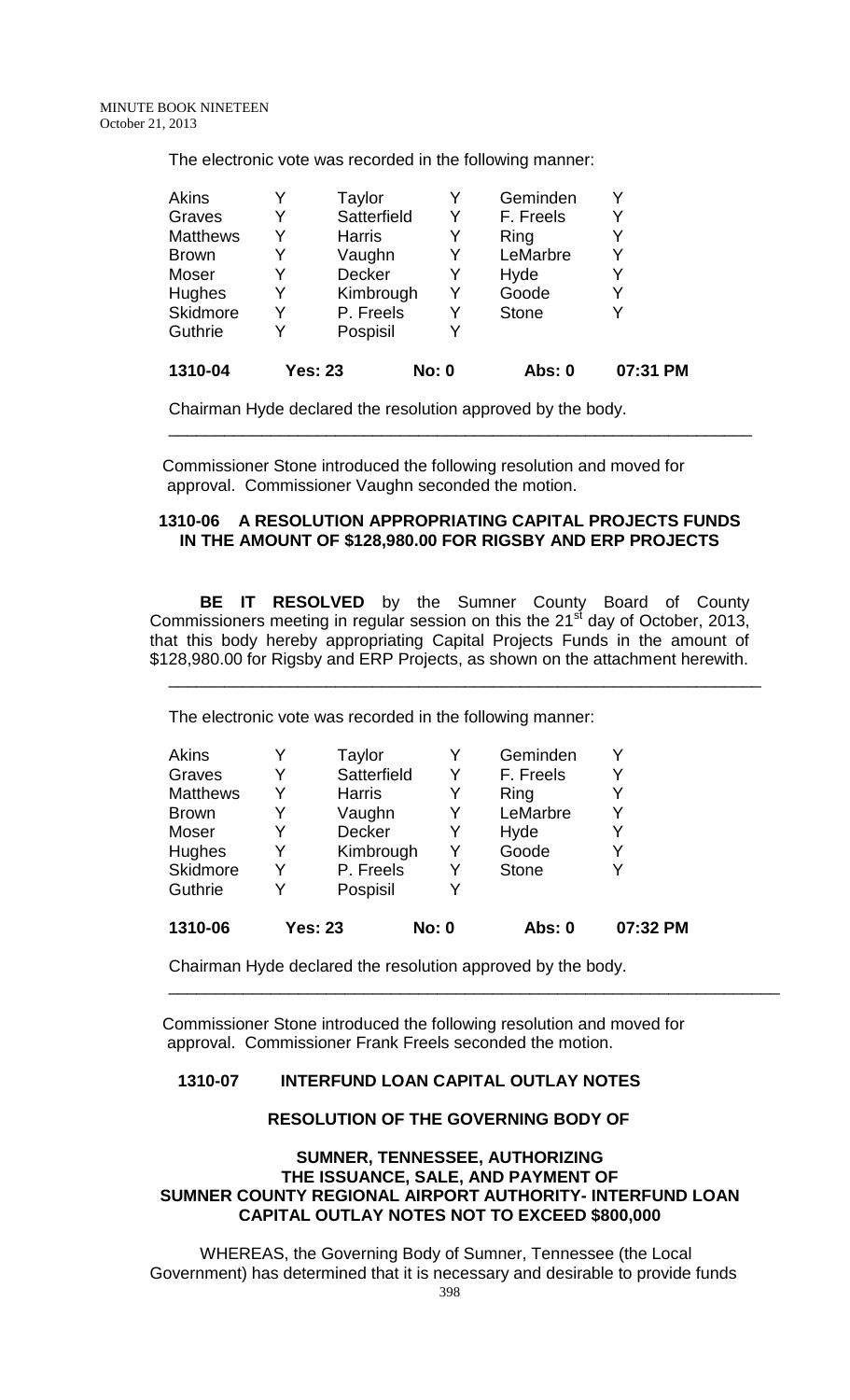for the following public works project(s) (the "Project"); the "project" consists of various capital improvement at the Sumner County Regional Airport. The expected economic life (average life) of the project is in excess of nine years; and

WHEREAS, the Governing Body has determined that the Project will promote or provide a traditional governmental activity or otherwise fulfill a public purpose; and

WHEREAS, under the provisions of Parts I, IV, and VI of Title 9, Chapter 21, Tennessee Code Annotated, local governments in Tennessee are authorized to finance the cost of the Project through the issuance and sale of interest bearing capital outlay notes with an original maturity of up to three years and two three year renewals upon the approval of the State Director of Local Finance; and

WHEREAS, under the provisions of §9-21-408 of Title 9 Chapter 21, Tennessee Code Annotated, Local Governments in Tennessee are authorized to make interfund loans in accordance with procedures for issuance of notes in § 9- 21-604 of Title 9 Chapter 21 Tennessee Code Annotated.

WHEREAS, the Governing Body finds that it is advantageous to the Local Government to authorize the issuance of capital outlay notes to finance the cost of the Project;

NOW THEREFORE, BE IT RESOLVED, by the Governing Body of Sumner County, Tennessee, as follows:

 Section 1. That, for the purpose of providing funds to finance the cost of the Project in and for the Local Government, the Chief Executive Officer of the Local Government is hereby authorized in accordance with the terms of this resolution, and upon approval of the State Director of Local Finance, to issue and sell interest-bearing capital outlay notes in a principal amount not to exceed eight hundred thousand eight hundred dollars (\$800,000) (the "Notes") from the County General Fund to the SUMNER COUNTY REGIONAL AIRPORT FUND upon approval of the State Director of Local Finance pursuant to the terms, provisions, and conditions permitted by law. The Notes shall be designated "SUMNER COUNTY REGIONAL AIRPORT SERIES 2014 - Interfund Loan Capital Outlay Notes, Series 2014", shall be numbered serially from 1 upwards; shall be dated as of the date of issuance; shall be in denomination (s) as agreed upon by the legislative governing body; shall be sold at not less than 99% of par value and accrued interest; and shall bear interest at a rate or rates not to exceed three percent (3%) per annum, and in no event shall the rate exceed the legal limit provided by law.

Section 2. That, the Notes original maturities shall mature not later than three (3) years after the date of issuance and the Notes shall contain two mandatory renewals of three years each, for a final maturity of nine (9) years from issuance. The notes' original maturities combined with the renewals shall not exceed the reasonably expected economic life of the Project, which is hereby certified by the Governing Body to be equal to or greater than the final maturity of these notes and any extensions thereof. As provided by the approval of the State Director of Local Finance, the Notes will be retired on the ninth year based on the attached schedule.

Section 3. That, the Notes shall be subject to redemption at the option of the Local Government, in whole or in part, at any time, at the principal amount and accrued interest to the date of redemption, without a premium, or, if sold at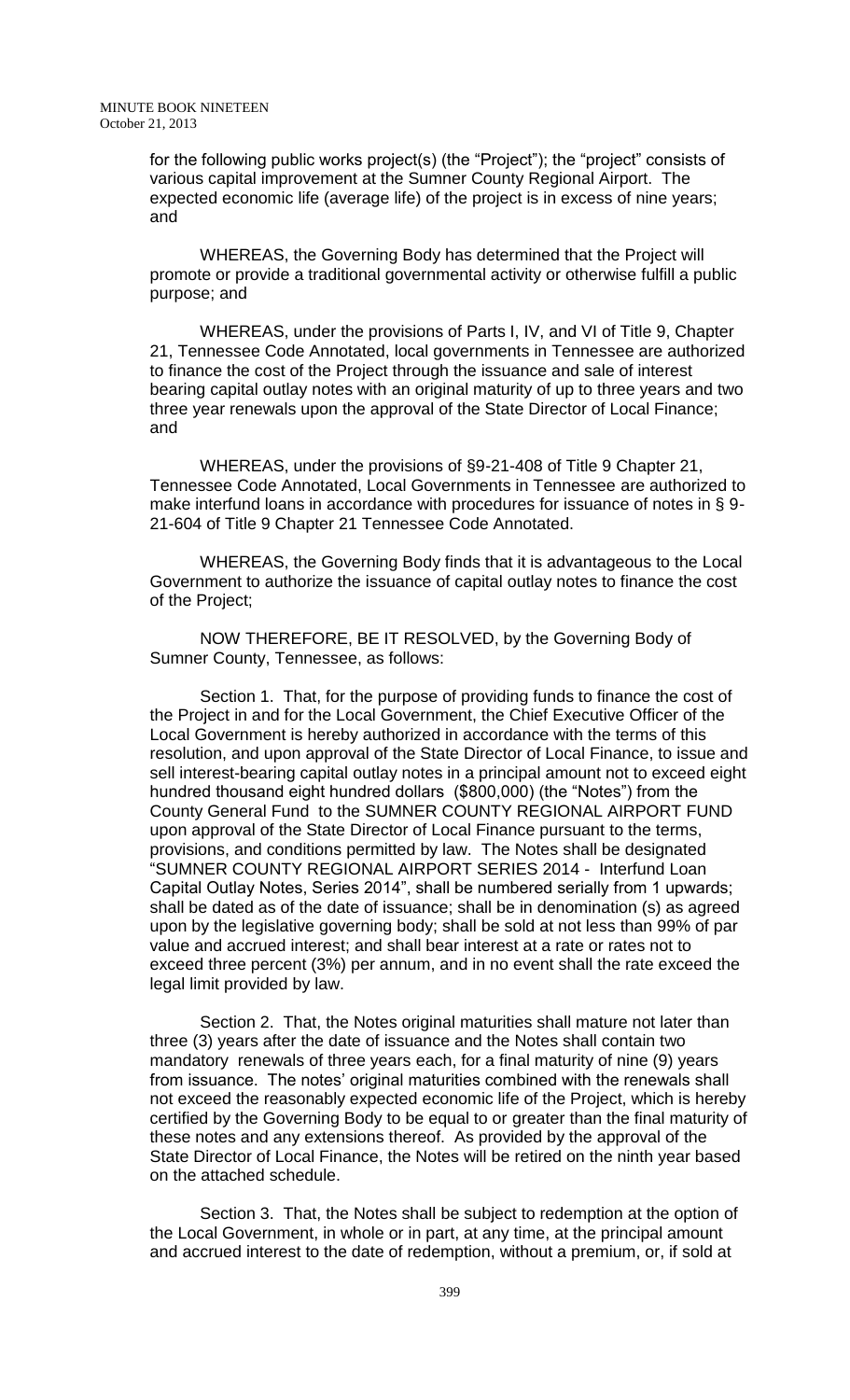par, with or without a premium of not exceeding one percent (1%) of the principal amount.

Section 4. That, the Notes shall be direct general obligations of the Local Government, for which the punctual payment of the principal and interest on the notes, the full faith and credit of the Local Government is irrevocably pledged and the Local Government hereby pledges its taxing power as to all taxable property in the Local Government for the purpose of providing funds for the payment of principal of and interest on the Notes. The Governing Body of the Local Government hereby authorizes the levy and collection of a special tax on all taxable property of the Local government over and above all other taxes authorized by the Local government to create a sinking fund to retire the Notes with interest as they mature in an amount necessary for that purpose.

If applicable, the Notes shall be further secured by SUMNER COUNTY REGIONAL AIRPORT AUTHORITY fees and reserves.

Section 5. That, the Notes shall be executed in the name of the Local Government and bear the manual signature of the chief executive officer of the Local Government and the manual signature of the of the Chairman of the Sumner County Regional Airport Authority with the Local Government seal affixed thereon; and shall be payable as to principal and interest at the office of the Director of Finance of the Local Government or the paying agent duly appointed by the Local Government. Proceeds of the Notes shall be deposited with the Sumner County Regional Airport Authority of the Local Government and shall be paid out for the purpose of financing the Project pursuant to this Resolution and as required by law.

Section 6. That, the Notes will be issued in fully registered form and that at all times during which any Notes remains outstanding and unpaid, the Local Government or its agent shall keep or cause to be kept at its office a note register, if held by an agent of the Local Government, shall at all times be open for inspection by the Local Government or any duly authorized officer of the Local Government. Each Note shall have the qualities and incidents of a negotiable instrument and shall be transferable only upon the note register kept by the Local Government or its agent, by the registered owner of the Note in person or by the registered owner's attorney duly authorized in writing, upon presentation and surrender to the Local Government or its agent together with a written instrument of transfer satisfactory to the Local Government duly executed by the registered owner of the registered owner's duly authorized attorney. Upon the transfer of any such Note, the Local Government shall issue in the name of the transferee a new registered note or notes of the same aggregate principal amount and maturity as the surrendered Notes. The Local Government shall not be obligated to make any such Note transfer during the fifteen (15) days next preceding an interest payment date of the Notes or, in the case of any redemption of the Notes, during the forty-five (45) days next preceding the date of redemption.

Section 7. That, the Notes shall be in substantially the form authorized by the State Director of Local Finance and shall recite that the Notes are issued pursuant to Title 9, Chapter 21, Tennessee Code Annotated.

Section 8. The Notes shall not be sold until receipt of the State Director of Local Finance's written approval for the sale of the Notes.

Section 9. That, upon the opinion of bond counsel, the Notes may be designated as qualified tax-exempt obligations for the purpose of Section 265(b) (3) of the Internal Revenue Code of 1986.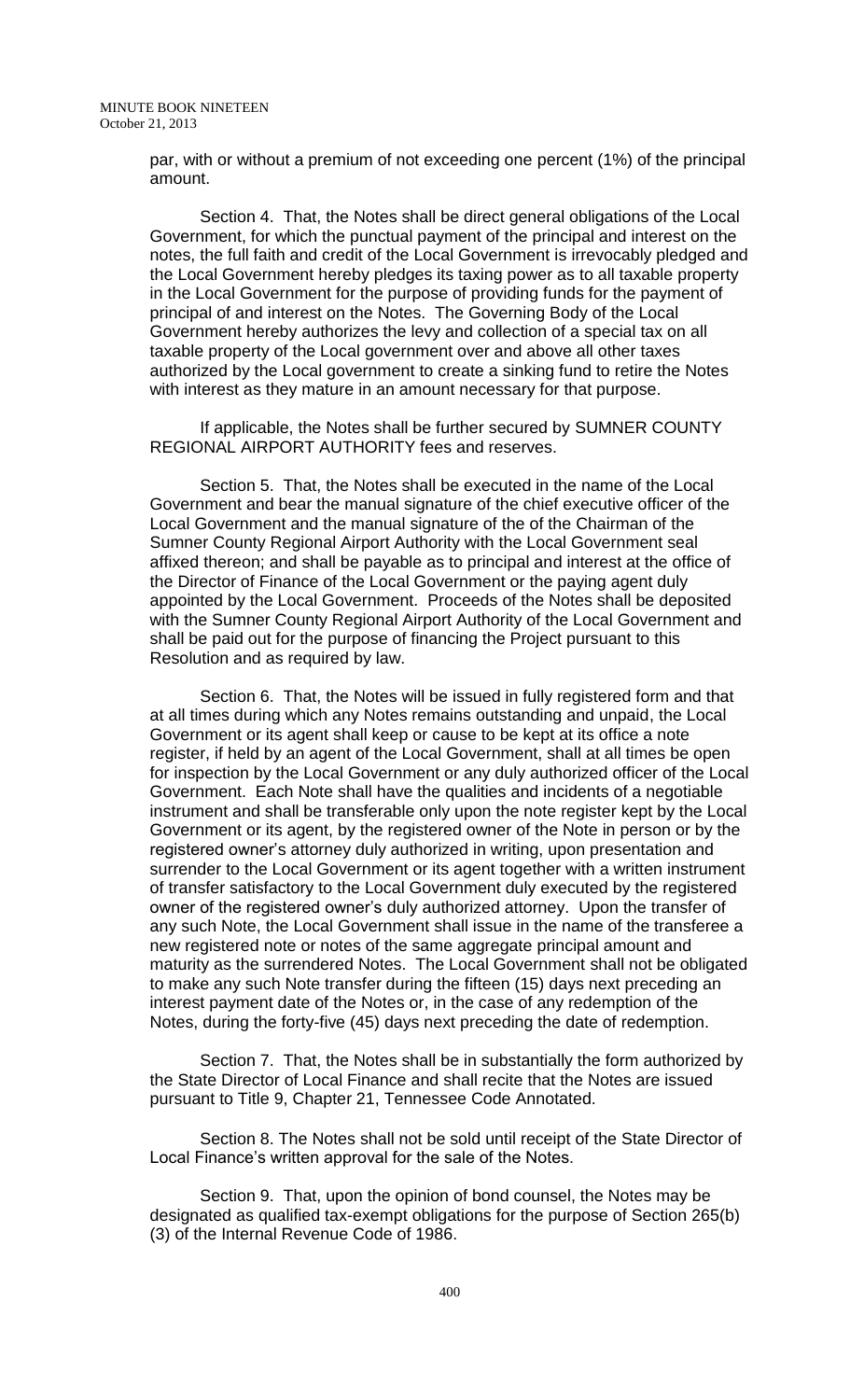Section 10. That, after the sale of the Notes, and for each year that any of the notes are outstanding, the Local Government shall prepare an annual budget in a form consistent with accepted governmental standards and as approved by the State Director of Local Finance (the "Director".) The budget shall be kept balanced during the life of the notes. The annual budget shall be submitted to the Director immediately upon its adoption; however, it shall not become the official budget for the fiscal year until such budget is approved by the Director in accordance with Title 9, Chapter 21, Tennessee Code Annotated (the "Statutes".) If the Director determines that the budget does not comply with the Statutes, the Governing Body shall adjust its estimates or make additional tax levies sufficient to comply with the Statutes, or as directed by the Director.

Section 12. That, all orders or resolutions in conflict with this Resolution are hereby repealed insofar as such conflict exists and this Resolution shall become effective immediately upon its passage.

Duly passed and approved this 21<sup>st</sup> day of October, 2013.

(Local Government Chief Executive)

\_\_\_\_\_\_\_\_\_\_\_\_\_\_\_\_\_\_\_\_\_\_\_\_\_\_\_\_\_\_\_\_

ATTESTED:\_\_\_\_\_\_\_\_\_\_\_\_\_\_\_\_\_\_\_\_\_\_\_\_\_\_

(City Recorder/County Clerk)

Commissioner Hughes moved, seconded by Commissioner Satterfield, to defer Resolution 1310-07 until the Sumner County Regional Airport Authority presents a business plan.

\_\_\_\_\_\_\_\_\_\_\_\_\_\_\_\_\_\_\_\_\_\_\_\_\_\_\_\_\_\_\_\_\_\_\_\_\_\_\_\_\_\_\_\_\_\_\_\_\_\_\_\_\_\_\_\_\_\_\_\_\_\_\_\_

Chairman Hyde recognized County Finance Director David Lawing who spoke on the matter.

The electronic vote was recorded in the following manner:

| 1310-07-DEFER   |   | Yes: 8        |   | <b>No: 14</b> | Abs: 1 | 07:35 PM |
|-----------------|---|---------------|---|---------------|--------|----------|
| Guthrie         | N | Pospisil      |   |               |        |          |
| Skidmore        | N | P. Freels     |   | <b>Stone</b>  | N      |          |
| Hughes          | Y | Kimbrough     | Y | Goode         | Y      |          |
| Moser           | Α | <b>Decker</b> | N | Hyde          | N      |          |
| <b>Brown</b>    | Y | Vaughn        | N | LeMarbre      | Y      |          |
| <b>Matthews</b> | N | <b>Harris</b> | N | Ring          | N      |          |
| Graves          | N | Satterfield   |   | F. Freels     | N      |          |
| <b>Akins</b>    | Ν | Taylor        | N | Geminden      | N      |          |

Chairman Hyde declared the motion to defer failed to pass.

The electronic vote was recorded in the following manner:

| Akins           | Y | Taylor        |     | Geminden     | Y |
|-----------------|---|---------------|-----|--------------|---|
| Graves          | Y | Satterfield   | N   | F. Freels    | Y |
| <b>Matthews</b> | V | <b>Harris</b> | Y   | Ring         | Y |
| <b>Brown</b>    | Y | Vaughn        | Y   | LeMarbre     | Y |
| Moser           | v | Decker        | Y   | Hyde         | Y |
| <b>Hughes</b>   | N | Kimbrough     | N   | Goode        | Y |
| Skidmore        | v | P. Freels     | V   | <b>Stone</b> | Y |
|                 |   |               | 404 |              |   |